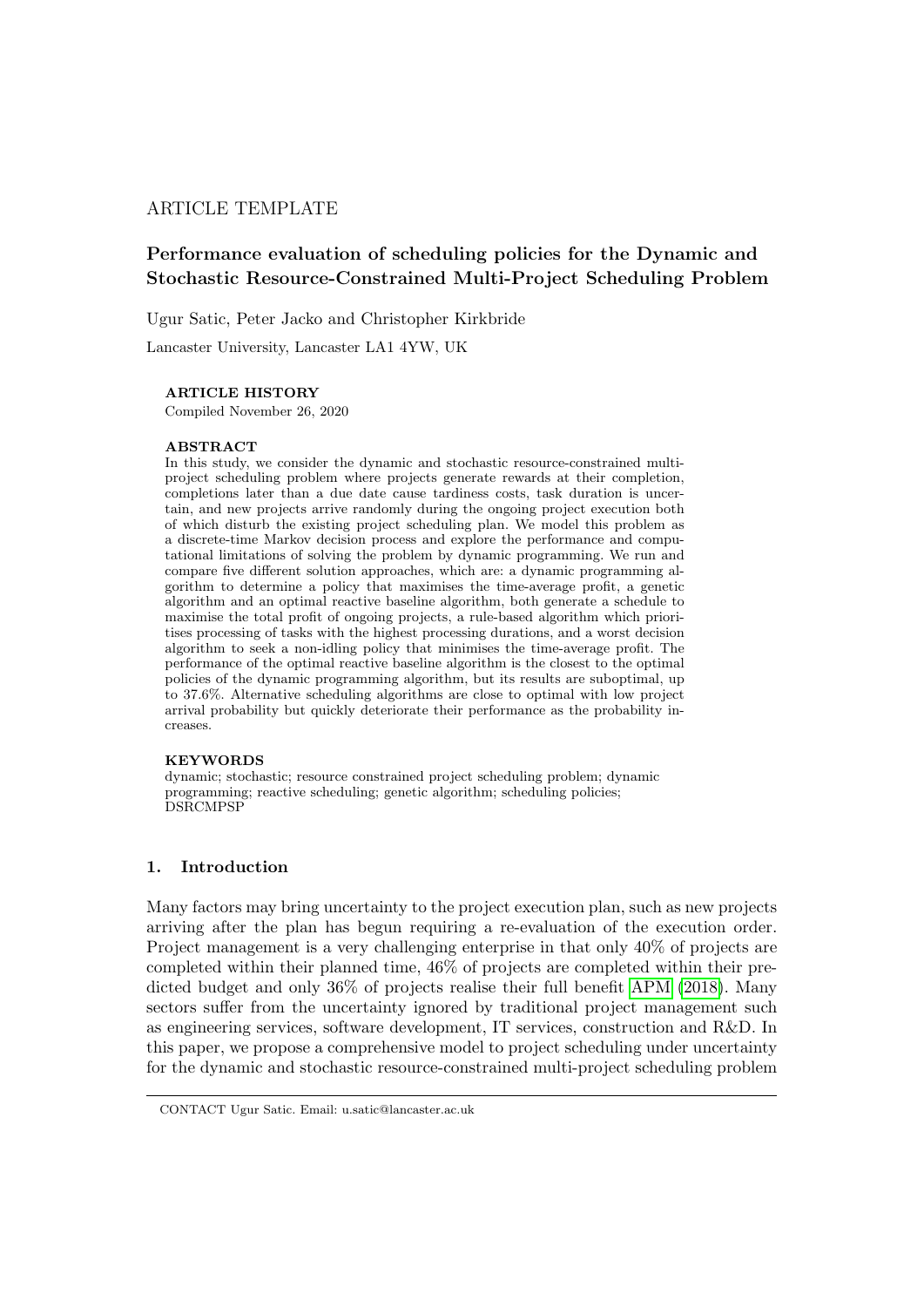(RCMPSP) which includes random project arrival and stochastic task duration uncertainties.

We model the problem as an infinite-horizon discrete-time *Markov decision process* (MDP) with the objective to maximise the expected time-average profit. We extend the research of [Satic, Jacko, and Kirkbride](#page-18-0) [\(2019\)](#page-18-0) by considering stochastic task durations and use their problems in our comparisons by adding early, normal and late task completion probabilities.

The resource-constrained project scheduling problem (RCPSP) and its multi-project equivalent RCMPSP generally consider a static environment. The RCMPSP is a generalisation of the RCPSP, which is an NP-hard optimisation problem; thus, RCMPSP and the other generalisation of RCPSPs are also categorised as NP-hard. (Goncalves, [Mendes, and Resende 2008\)](#page-17-1). In the literature, the generalisations of RCPSP and RM-CPSP with uncertainty in task durations are called the stochastic RCPSP (SRCPSP) and the stochastic RCMPSP (SRCMPSP) respectively. The common goal of deterministic problems is minimising the total completion time [\(Browning and Yassine 2010\)](#page-17-2), while the common goal of stochastic problems is to minimise the *expected* completion time [\(Rostami, Creemers, and Leus 2018\)](#page-18-1). These static environment problems are extensively studied in the literature. The literature review of [Ortiz-Pimiento and](#page-18-2) [Diaz-Serna](#page-18-2) [\(2018\)](#page-18-2) shows that Meta-heuristic methods such as GA, particle swarm optimisation, Tabu search, Bee Colony, Ant Colony, Greedy Algorithms, Simulated annealing and Distribution Estimation Algorithm; Exact Methods such as Branch and Bound, Dynamic Programming and Stochastic programming; Special Procedures such as Priority Rules-based, Simulation Process-based or Stage-by-Stage Analysis based; Critical Chain Methods are some of the applied solution methods in the literature. The Critical Chain Method is used for stochastic RCPSP with buffer sizing method as in [Zarghami et al.](#page-18-3) [\(2019\)](#page-18-3). Also, an approximate dynamic programming method is used for stochastic RCPSP by [Li et al.](#page-17-3) [\(2020\)](#page-17-3). The literature review of [\(Karam](#page-17-4) [and Lazarova-Molnar 2013\)](#page-17-4) on recent approaches shows that the majority of the new approaches are hybrid forms of previously mentioned methods.

All the models we have described until this point were static, where the data of project arrival times and their type are known before the scheduling begins. Despite the vast number of studies in the static field, many companies accept new projects during the processing of ongoing projects [\(Herbots, Herroelen, and Leus 2007\)](#page-17-5). That deviates from the project plan and leads to missed due dates and associated tardiness costs [\(Capa and Kilic 2015\)](#page-17-6). So, instead of focusing only on completion times, projects are more generally modelled with completion due dates, completion rewards released as the outcome of project completion, and penalties or loss of prestige and goodwill which are collectively called the *tardiness costs* incurred if projects are completed after their due dates. The aim then becomes to find optimal schedules or scheduling policies that maximise some function of profit, which is the difference between the completion rewards and tardiness costs. In general, there are three standard objective functions for non-static problems: (i) the expected total profit over a finite horizon (to the best of our knowledge, this has not been used in projects scheduling literature for non-static problems), (ii) the expected total discounted profit over a finite or infinite horizon (e.g., Parizi, Gocgun, and Ghate 2017), or (iii) the expected time-average profit over an infinite horizon (e.g., Wang et al. 2015). The RCMPSP with uncertain project arrivals and deterministic task durations is called dynamic RCMPSP (DRCMPSP). Two main approaches are available for the DRCMPSP; (1) reactive baseline scheduling (e.g. Pamay, Bülbül, and Ulusoy [\(2014\)](#page-18-4)), an approach which generates a baseline schedule and updates it at each project arrival which allows usage of the static RCMPSP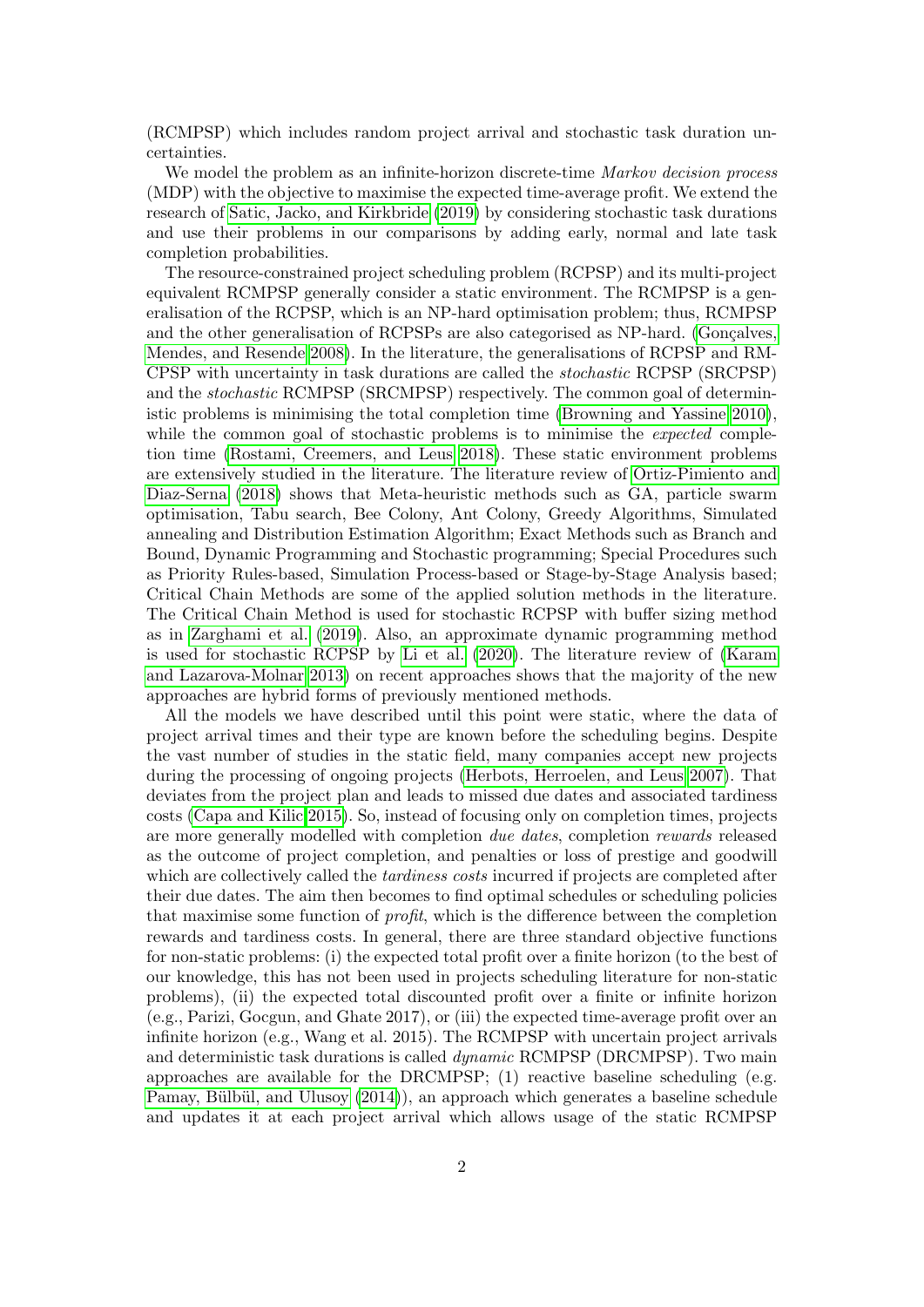methods such as the GA for the DRCMPSP and (2) computation of optimal policies using approximate dynamic programming (ADP) (e.g. [Parizi, Gocgun, and Ghate](#page-18-5) [\(2017\)](#page-18-5)). [Satic, Jacko, and Kirkbride](#page-18-0) [\(2019\)](#page-18-0) applied both methods to DRCMPSP and evaluated their performances.

The RCMPSP with both random project arrivals and uncertain task durations is called the dynamic and stochastic RCMPSP. Only a limited number of research considered both the dynamic project arrivals and stochastic task durations together. The main approaches for this problem are processing networks (e.g. [Adler et al.](#page-17-7) [\(1995\)](#page-17-7); [Cohen, Golany, and Shtub](#page-17-8) [\(2005\)](#page-17-8)), computation of optimal policies using approximate dynamic programming (ADP) (e.g. [Melchiors](#page-18-6) [\(2015\)](#page-18-6); [Choi, Realff, and Lee](#page-17-9) [\(2007\)](#page-17-9)) and reactive baseline scheduling (e.g. [Fliedner et al.](#page-17-10) [\(2012\)](#page-17-10); [Capa and Kilic](#page-17-6) [\(2015\)](#page-17-6)).

We contribute to the literature by (i) developing a dynamic and stochastic RCMPSP model considering multi-task project types, extending the work of [Melchiors et al.](#page-18-7) [\(2018\)](#page-18-7) who only considered single-task projects, (ii) developing an efficient implementation of the value iteration algorithm in Julia programming language to solve our model with up to 4 project types, (iii) comparing the (exactly) optimal policy of value iteration with the policies of GA, rule based algorithm and optimal reactive baseline algorithm to evaluate the performance gap between solution approaches, and (iv) illustrating that even in simple problems with 2 or 3 project types, the suboptimality gap of benchmark policies commonly used in practice (genetic algorithm and longesttask-first rule) which ignore possibility of new project arrivals is remarkable.

This paper is organized as follows: In [section 2,](#page-2-0) we describe the problem setting, the MDP model. In [section 3,](#page-9-0) we describe the compared algorithms and discuss comparison results in [subsection 4.2.](#page-15-0) In [section 5,](#page-16-0) a conclusion is presented.

# <span id="page-2-0"></span>2. Methodology

#### 2.1. The problem setting

The dynamic and stochastic RCMPSP comprises J project types, and the system capacity for each project type is limited to one. All projects of type  $j$  share the same characteristics such as arrival probability  $(\lambda_j)$ , number of tasks  $(I_j)$ , project network, resource usages  $(b_{j,i})$ , task duration distribution  $(\gamma_{j,i})$ , minimal possible completion time  $(t_{j,i}^{min})$ , normal possible completion time  $(t_{j,i})$ , maximal possible completion time  $(t_{j,i}^{max})$ , project due date  $(F_j)$ , reward  $(r_j)$  and tardiness cost  $(w_j)$ .

A project may arrive to the system at any point during the time unit, which is the duration between two decision epochs. Only one project for each type may arrive per unit time with probability  $\lambda_i$  for a project of type j. Projects are stored in the system until the end of unit time. Then in the next decision epoch, if the system capacity for newly arrived project type is not full, it will get accepted to the system. Otherwise, it will get rejected.

A type j project consists of  $I_j$  tasks. In this problem, tasks are connected sequentially with a successor-predecessor relationship, which defines the project network. Processing task i of project type j requires completion of its predecessor tasks  $(\mathcal{M}_{i,i})$ which have an earlier place in the project network. An example project network is shown in [Figure 1.](#page-3-0)

Processing task i from project type j also requires allocation of  $b_{i,i}$  amount of resources during its processing. Only one type of resource is defined in this problem and the amount available is represented by  $B$ . The total number of allocated resources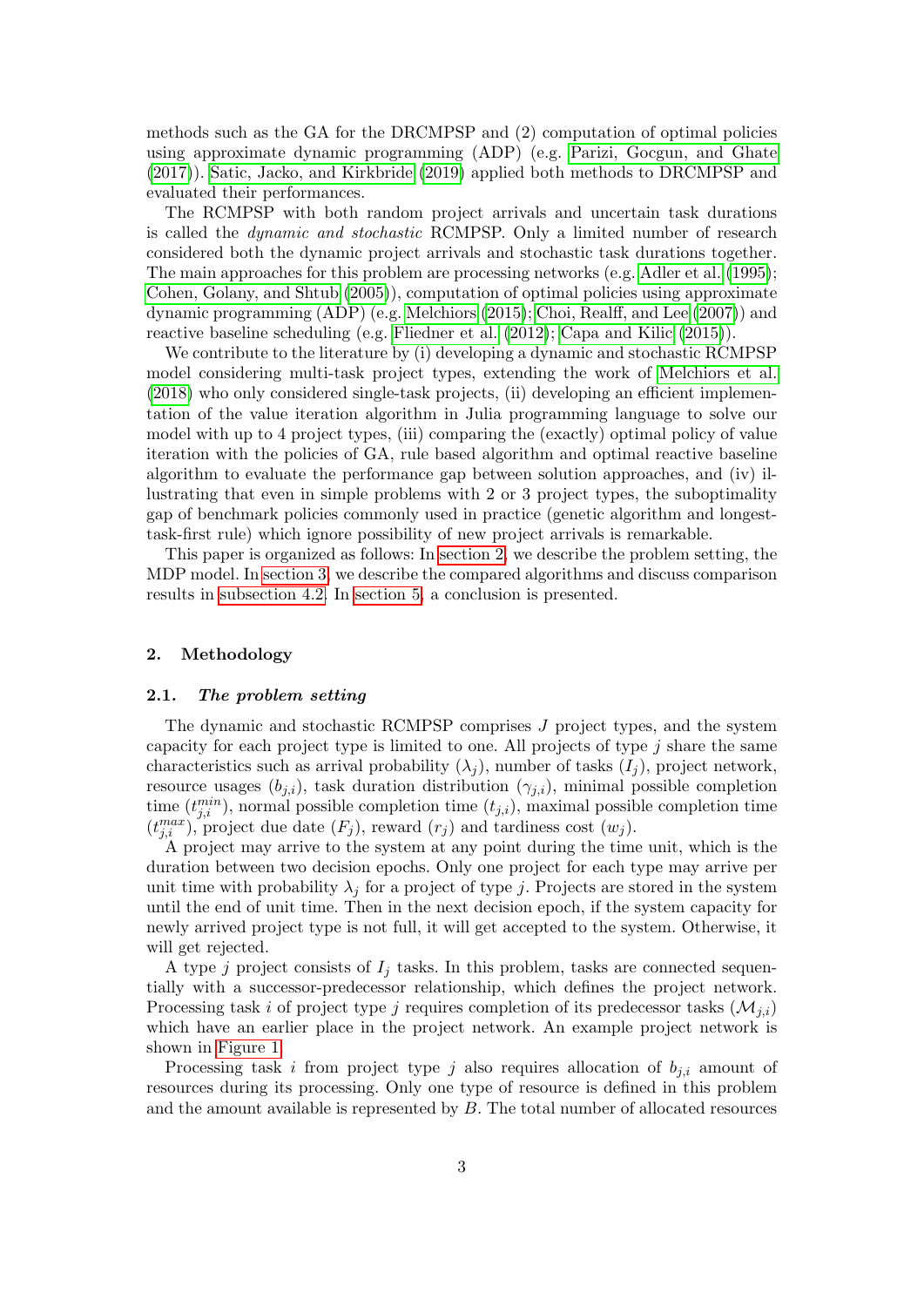

<span id="page-3-0"></span>Figure 1. A project network

cannot be higher than B. The resources are assumed renewable which means they become reusable after completion of a task to which they were assigned. The number of resources which are not allocated for task processing is called free-resources  $(B_s^{\text{free}})$ . After the completion of a task, its allocated resources return to the free resources.

Task processing is considered as a stochastic process in which tasks can be completed early, normal or late according to its completion distribution  $(\gamma_{j,i})$ . The distribution  $\gamma_{j,i}$  is assumed to be discrete, with the longest (respectively, shortest) processing time with a non-zero probability of completion denoted by  $t_{j,i}^{max}$  (respectively,  $t_{j,i}^{min}$ ).

Task processing is also assumed to be non-preemptive; thus, it cannot be paused or cancelled, i.e., once a task has begun processing, it does not leave processing until completed.

Projects are completed when all of their tasks are processed, and a project reward  $r_i$  is earned. Projects have a due date  $(F_i)$  which represents the maximum unit of time which can be spent for project completion to obtain its full reward  $r_j$ . If the due date is exceeded, the tardiness cost  $w_i$  is applied only once, after the project is completed.

#### 2.2. Modelling Framework

We model the problem as an infinite horizon *Discrete Time Markov Decision Process* (DT-MDP) which is defined by five elements: time horizon, pre-decision state space, action set, transition function and profit function. [Figure 2](#page-4-0) illustrates this process.

In a DT-MDP, a decision epoch is the time where a decision is taken for a predecision state. Decision epochs occur as fixed intervals and the period between two consecutive decision epochs is the time unit. During a time unit, projects are processed according to the decisions made at the previous decision epoch, and the new events occur such as project arrivals and tasks completions may occur. Then the system enters a new decision epoch.

The pre-decision state  $(s)$  represents the system information relevant to the decisionmaking process at each decision epoch. In this research, the pre-decision states consists of the information regarding the remaining task processing times  $(x_{i,i})$  to the late completions and the remaining due dates  $(d_i)$  for all projects. More details about the pre-decision state are provided in [subsection 2.3.](#page-4-1)

The decisions available in a given pre-decision state s is called action  $(a)$ . At a decision epoch, the decision maker selects an action a which starts the processing of the selected pending tasks. All actions must fulfil these two conditions; the available free-resources can not be exceeded, and predecessor tasks should be completed. The action is described in detail in [subsection 2.4.](#page-6-0)

After the selected action  $a$  is applied in the pre-decision state  $s$ , system information is represented by the post-decision state  $\hat{s} := (s, a)$ . The post-decision state is a virtual state before the stochastic processes begin, and it is assumed there is not any time lag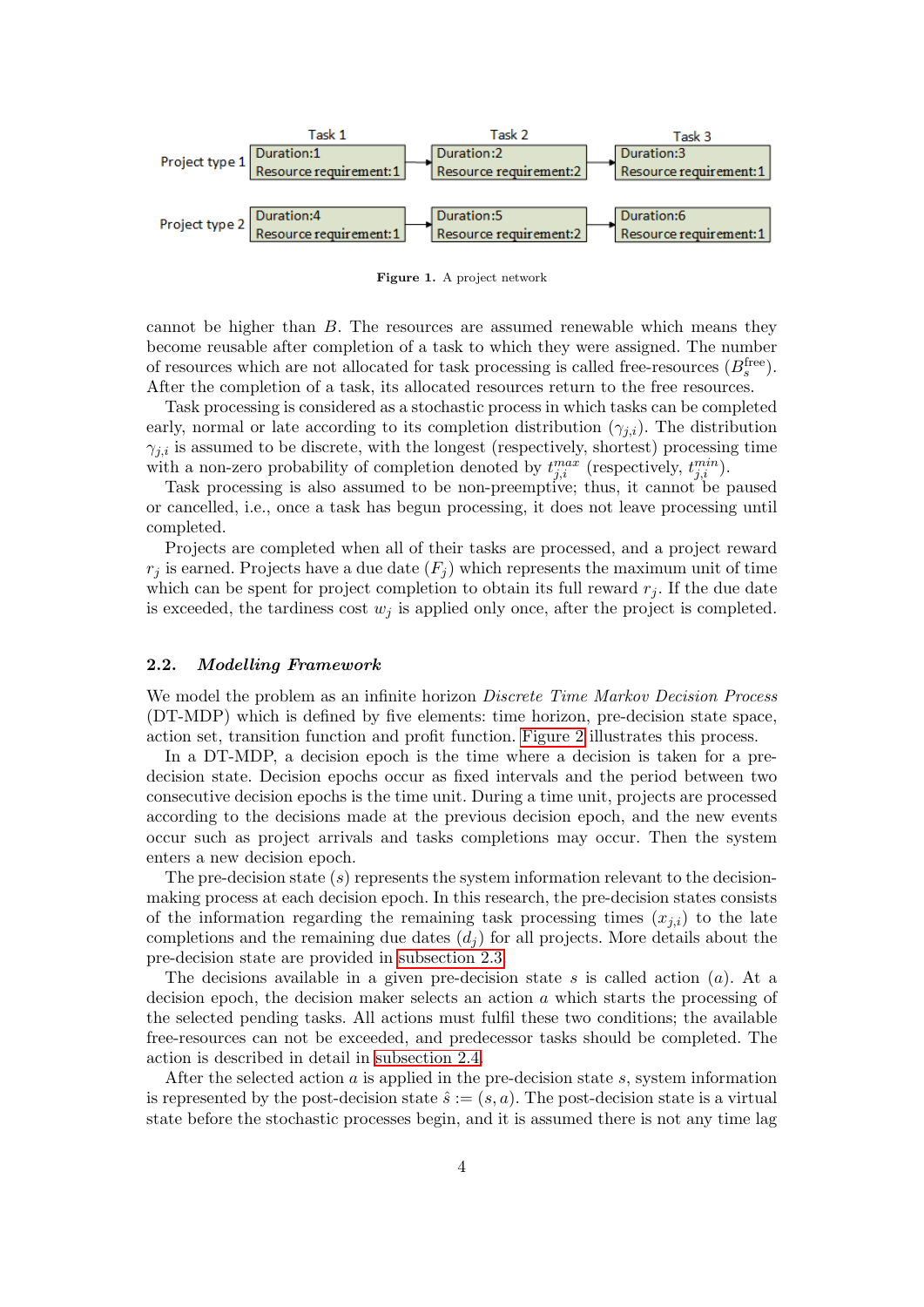

<span id="page-4-0"></span>Figure 2. Discrete-time Markov Decision Process

between pre-decision state and post-decision state. The post-decision state is explained in [subsection 2.5.](#page-6-1)

The transition function describes how the system evolves from one state to another as a result of decisions and information [\(Powell 2011\)](#page-18-8). The transition function is illustrated in [Figure 3](#page-7-0) and described in detail in [subsection 2.6.](#page-7-1) During the transition period; the ongoing tasks are processed for one time unit, some tasks are completed according to their completion distribution  $\gamma_{i,i}$  and new projects may arrive according to arrival probabilities  $\lambda_i$ . Conversely, the probability of no arrival from a project of type j is  $1 - \lambda_i$ . If a project arrival occurs it will be accepted into the system if there is no project of the same type in the system or, if there is, that active project will complete processing in this time period. Otherwise the new project arrival will be rejected. Hence, between 0 and J project arrivals may occur in a single time unit. We assume that the arrival of projects are independent and identically distributed random variables. The above arrival process is a Bernoulli arrival process, with geometrically distributed inter-arrival times  $T_j$  with mean  $\lambda_j^{-1}$  and probability mass function  $P(T_j =$  $(k) = (1 - \lambda_j)^{k-1} \lambda_j; k = 1, 2, \dots$ 

In this discrete-time process, due to the memoryless property of the geometric distribution, the probability of an arrival of a type  $j$  project within the current time period  $P(T = 1) = \lambda_i$  regardless of the number of time periods since the last arrival. This is the discrete-time analogue of exponentially-distributed inter-arrival times in continuous time models.

Hence, a stochastic arrival process is employed to model the arrival of new projects. However, for the tractability of solutions via dynamic programming we utilise a finite buffer such that a maximum of one project of each type may be present in the system at any point in time.

The profit function of a post-decision state calculates the reward of the completed project minus any tardiness cost paid to its latest possible completion at the end of the transition. The profit calculation is expressed in [subsection 2.7.](#page-8-0)

## <span id="page-4-1"></span>2.3. Pre-Decision State

The pre-decision state  $(s)$  is the system information available at a decision epoch. Pre-decision states where the resource limitations are not exceeded and predecessor tasks were completed before their successor tasks are called feasible and the set of all feasible pre-decision states is called as the state space  $S$ . Elements of a pre-decision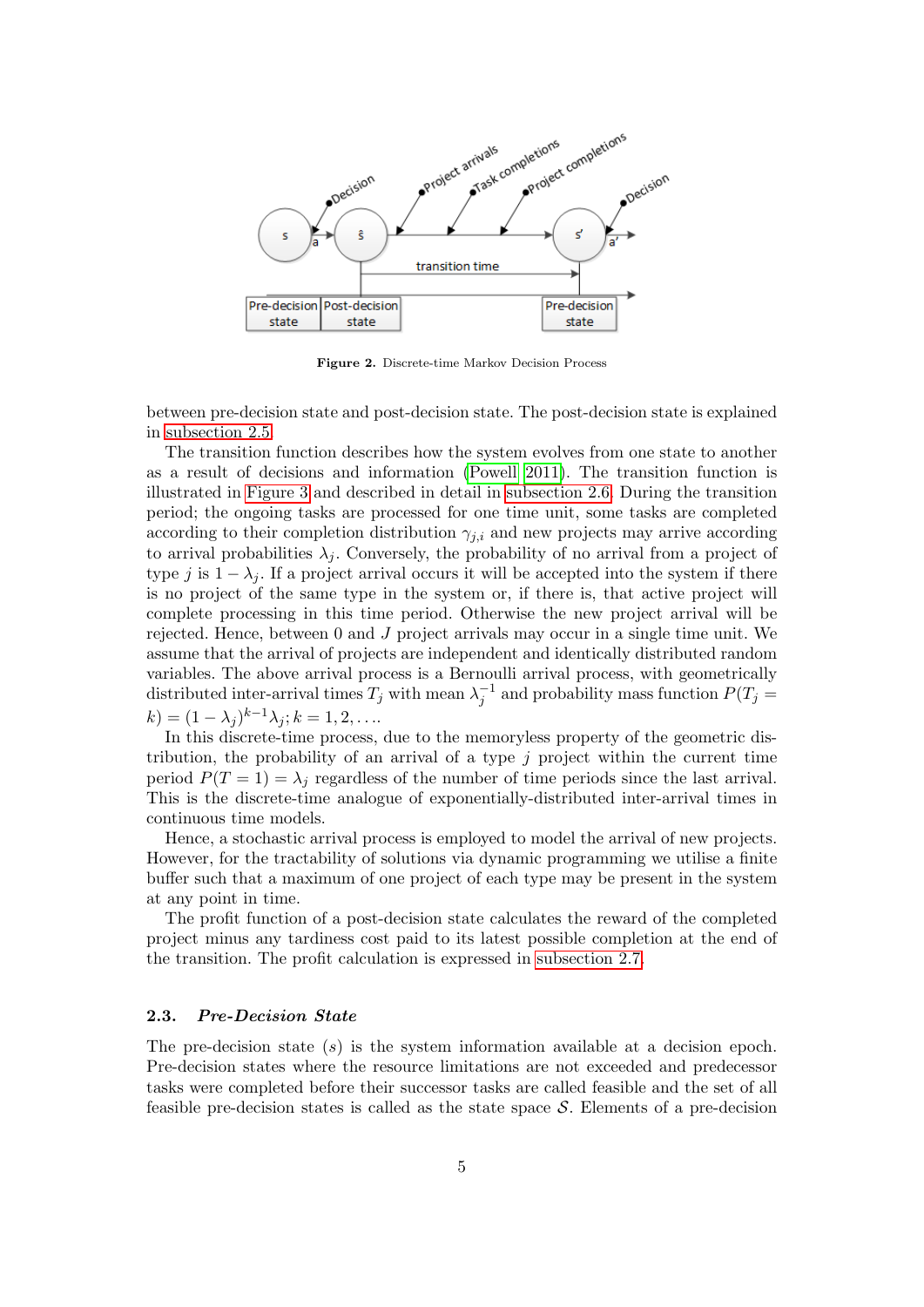<span id="page-5-0"></span>Table 1. State Matrix

|                           |           | Tasks     |           | Remaining due date |
|---------------------------|-----------|-----------|-----------|--------------------|
| Project type $1: x_{1,1}$ |           | $x_{1,2}$ | $x_{1,3}$ |                    |
| Project type 2 :          | $x_{2.1}$ | $x_{2,2}$ | $x_{2,3}$ | dэ                 |

state are project states  $(P_i)$  for all project types:

$$
s = {\boldsymbol{P}_1, \boldsymbol{P}_2 \dots, \boldsymbol{P}_J}
$$
 (1)

A project state consists of task states  $(x_{i,i})$  and the remaining due date state  $(d_i)$ :

$$
\boldsymbol{P}_j = (x_{j,1}, x_{j,2}, \dots, x_{j,I_j}, d_j) \tag{2}
$$

A task state represents the status of a task. If a task is pending for processing, its value is taken as  $-1$ . If a task is finished, its value is represented by 0. If a task is in processing, its value is the remaining processing time from its late completion duration  $(t_{j,i}^{max})$ . In a pre-decision state,  $x_{j,i} = t_{j,i}^{max} - 1$  represents the task processing began at the previous decision epoch.

$$
x_{j,i} \in \{-1, 0, 1, 2, \dots, t_{j,i}^{max} - 1\}
$$
\n
$$
(3)
$$

The remaining due date state  $d_i$  represents the number of remaining time units from the current time epoch to complete the project j without paying any tardiness cost. When a due date is exceeded, its value becomes 0 and it expresses that the tardiness cost will be incurred at the project's completion. A newly accepted project has the highest remaining due date state value which is its due date  $F_i$ .

$$
d_j \in \{0, 1, 2, 3, \dots, F_j\} \tag{4}
$$

When a type  $j$  project is completed or there is no type  $j$  project in the system, all task states  $(x_{j,i} = 0, \forall i)$  and remaining due date state  $(d_j = 0)$  of project type j are represented by 0:

$$
\boldsymbol{P}_j = (0, 0, \dots, 0, 0) \tag{5}
$$

When a new type j project arrives, all its task states are set to  $-1$   $(x_{j,i} = -1, \forall i)$  and its remaining due date state is represented by its due date  $F_j$   $(d_j = F_j)$ :

$$
\boldsymbol{P}_j = (-1, -1, \dots, -1, F_j) \tag{6}
$$

An example state matrix with two project types and three tasks is shown in [Table 1.](#page-5-0) Here, rows of the matrix represent each project type  $j$ . The columns represent the task numbers but the last column of the matrix represents the due date state  $(d_i)$ .

A pre-decision state determines its free resources  $(B_s^{\text{free}})$  which is used as a constraint for the available decisions. Free resources are the remaining resources available after the resource allocation to ongoing tasks has been accounted for:

$$
B_s^{\text{free}} = B - \sum_{j=1}^{J} \sum_{i=1}^{I_j} b_{i,j} \mathcal{I} \{ x_{i,j} > 0 \}
$$
 (7)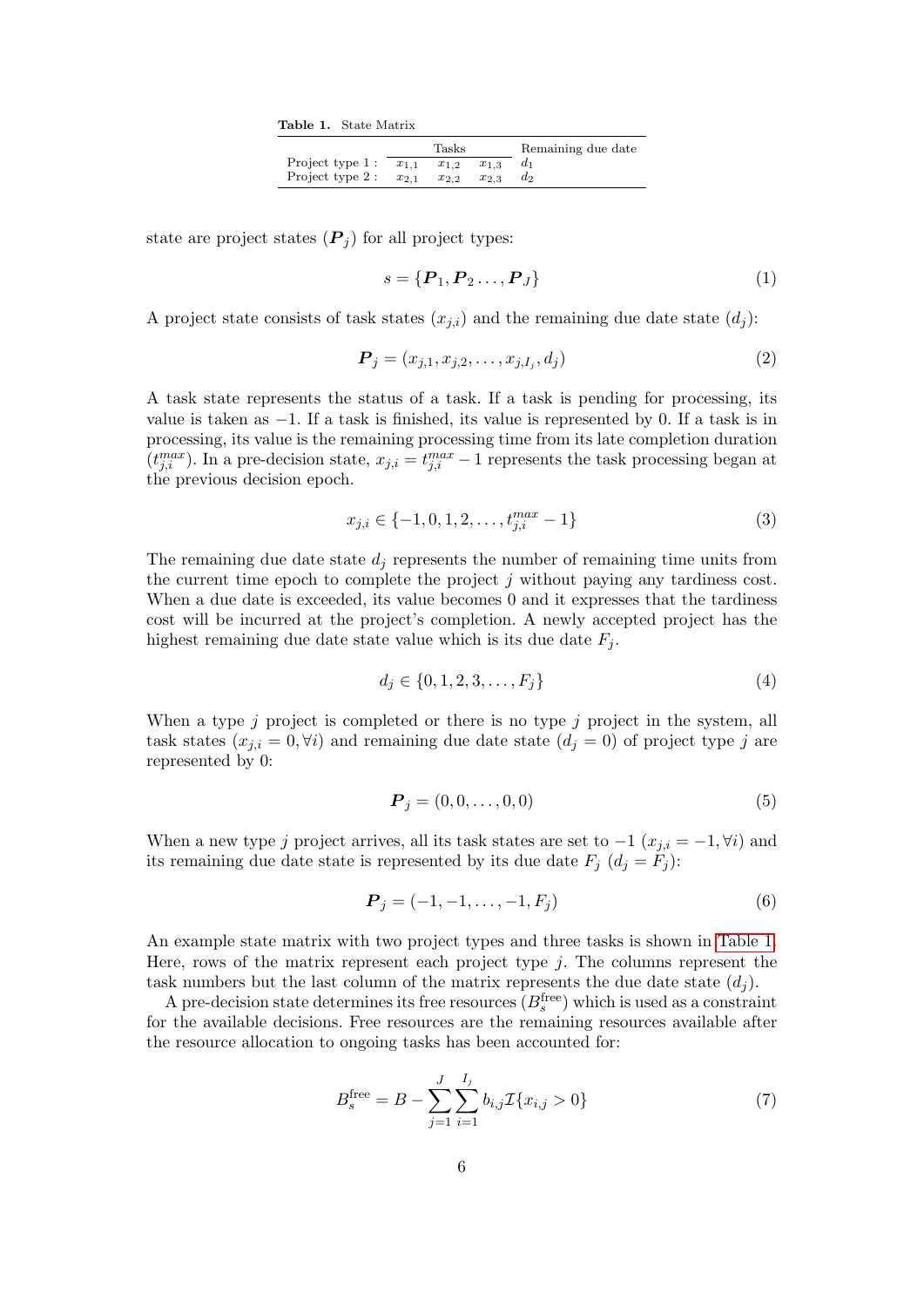<span id="page-6-2"></span>

|                  |           | Actions   |           |
|------------------|-----------|-----------|-----------|
| Project type 1 : | $a_{1,1}$ | $a_{1,2}$ | $a_{1,3}$ |
| Project type 2 : | $a_{2,1}$ | $a_{2.2}$ | $a_{2,3}$ |

Here,  $B$  is the total amount of resource,  $b_{i,j}$  is the resource amount allocated for processing of task i from type j project,  $\mathcal{I}\{\cdot\}$  is an indicator function that takes the value 1 if the condition in parentheses is true and takes the value 0 otherwise.

## <span id="page-6-0"></span>2.4. Action Representation

An action a is a function of a pre-decision state s and it holds the processing decisions of pending tasks. An example action matrix with two project types and three tasks is shown in [Table 2.](#page-6-2) If the decision includes processing a pending task  $i$  of a type  $j$ project  $(x_{i,j} = -1)$ , the corresponding action element  $a_{j,i}$  will take the value of 1 in the action matrix. Otherwise,  $a_{j,i}$  will be 0. The task processing decision can be only taken if there are enough free resources to allocate  $(\sum_{j=1}^{J}\sum_{i=1}^{I_j} b_{i,j} \mathcal{I}\{a_{i,j} = 1\} \leq B_s^{\text{free}})$ and any predecessor tasks  $(\mathcal{M}_{j,i})$  of task i are completed  $(\sum_{m\in\mathcal{M}_{j,i}} x_{j,m} = 0)$ . Thus, an action must satisfy both of these conditions.

All the actions which meet both the resource and predecessor limitations, are called feasible and set of all feasible actions for a pre-decision state s creates the action set  $A(s)$ :

$$
\mathbf{A}(s) = \{\mathbf{0}, \mathbf{a}', \mathbf{a}'', \dots\}
$$
 (8)

The action, where all action elements are zero is called "do not initiate any task"  $(0 = (0, 0, \ldots, 0))$  and it is always a member of the action set  $0 \in A(s)$ .  $a'$  and  $a''$ represent alternative feasible actions. The number of alternative actions in an action set depends on the number of free resources  $(B_s^{\text{free}})$ , the unprocessed tasks (with  $x_{i,j} = -1$ ) and the tasks with completed predecessor tasks (with  $\sum_{m \in \mathcal{M}_{j,i}} x_{j,m} = 0$ ).

#### <span id="page-6-1"></span>2.5. Post-decision state

In our model, the post-decision state  $(\hat{s})$  is used to represent the task state after a decision is implemented but before any transition time passed. The transition from a pre-decision state to post-decision is a deterministic process. The post-decision state is used in this study to reduce computational effort and to store the stochastic transition outcomes of a pre-decision state and action pair with their occurrence probabilities.

The same due date state is used for a pre-decision state and its following postdecision state. Since there is not any time lag between the post-decision state and the previous pre-decision state, the remaining duration of the processing tasks and the state of completed tasks remains the same while the state of the pending tasks selected by the processing decision changes from  $-1$  to  $t_{j,i}^{max}$ . This represents that these tasks begin processing. Thus the maximum remaining duration of a task in a post-decision state is  $t_{j,i}^{max}$  while it is  $t_{j,i}^{max} - 1$  in a pre-decision state.

$$
\hat{x}_{j,i} \in \{-1, 0, 1, 2, \dots, t_{j,i}^{max}\}\tag{9}
$$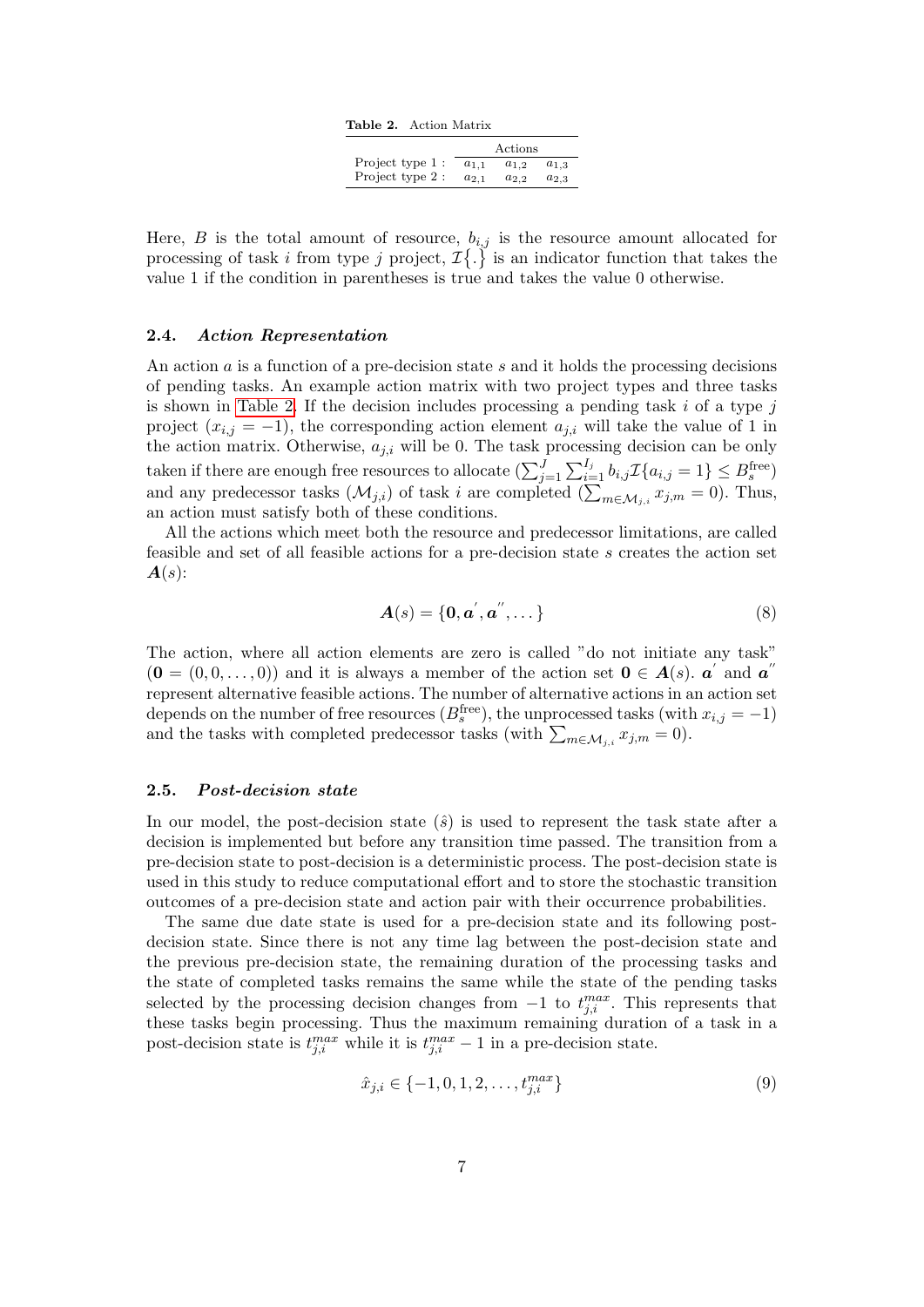

<span id="page-7-0"></span>**Figure 3.** A state transition diagram (for a  $j = 1$  type project with 3 tasks  $(i = 1, 2, 3)$  whose due date is  $F_j = 9$  and the selected action means do not initialise any task.)

# <span id="page-7-1"></span>2.6. Transition function

The transition function determines the following pre-decision state. The task completion probability  $\gamma_{j,i}(\hat{x}_{j,i})$  and the project arrival probability  $\lambda_j$  affect the transition probability of the next pre-decision state. In our model a task may complete within  $t_{j,i}^{min}$ and  $t_{j,i}^{max}$  periods once it has begun processing. With a maximum of  $\hat{x}_{j,i}$  periods remaining until task  $i$  of project type  $j$ 's completion, the task will complete with probability  $\gamma_{j,i}(\hat{x}_{j,i}),$  where  $\gamma_{j,i}(\hat{x}_{j,i}) = 0$  for  $\hat{x}_{j,i} > 1 + t_{j,i}^{max} - t_{j,i}^{min}$  and  $\sum_{x=1}^{1+t_{j,i}^{max} - t_{j,i}^{min}} \gamma_{j,i}(x) = 1$ . The project arrival probability is considered when it is possible for task  $I_j$  to be completed before the next decision epoch, at which point capacity for a newly arriving project of type j will become available. The system transition probability is given by

$$
P(s'|s, a) = \prod_{j=1}^{J} \prod_{i=1}^{I_j} P(x'_{j,i} | \hat{x}_{j,i})
$$
\n(10)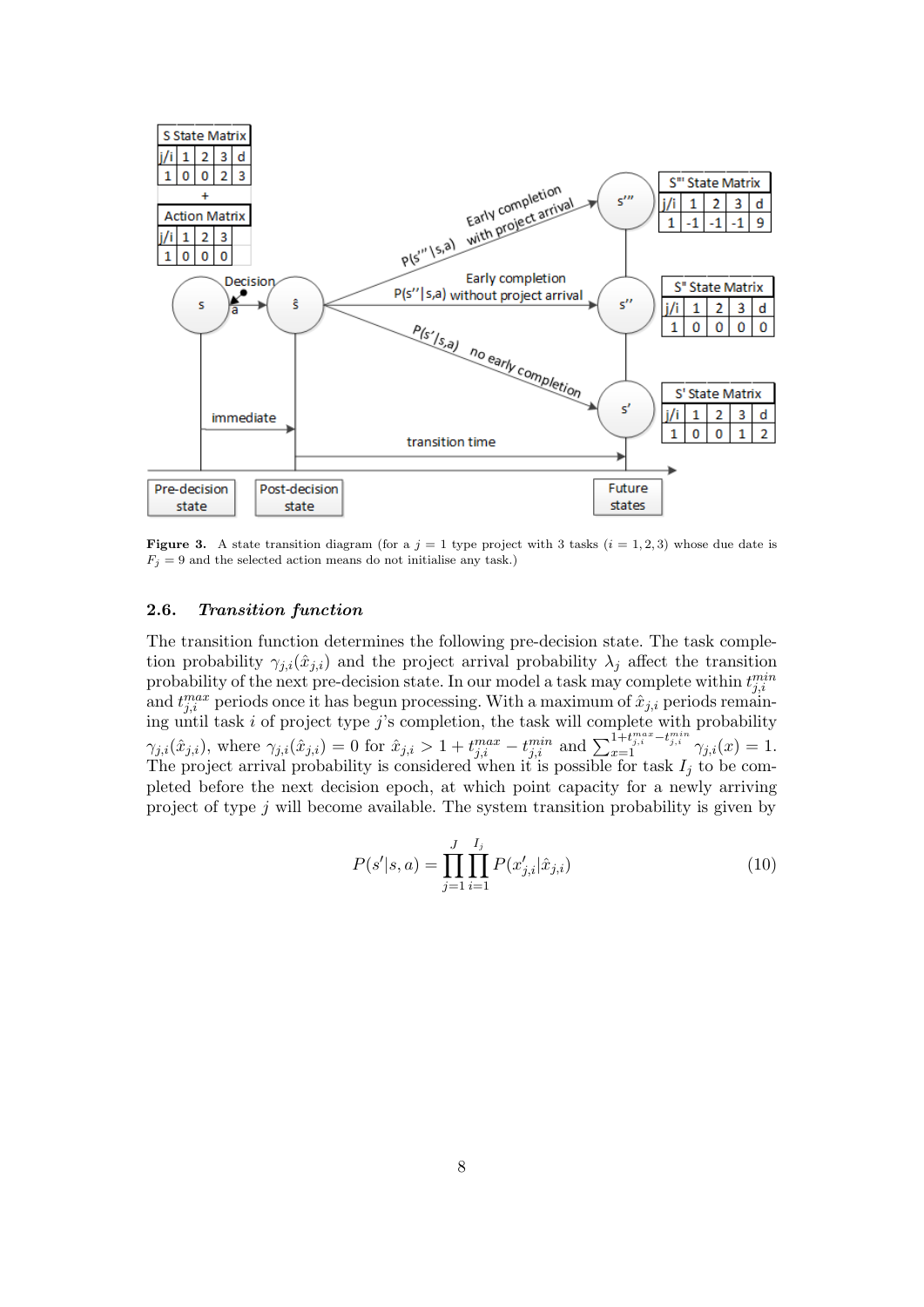$$
P(x'_{j,i}|\hat{x}_{j,i}) = \begin{cases} \lambda_j \gamma_{j,i}(\hat{x}_{j,i}), & \text{for } 1 \le \hat{x}_{j,i} \le 1 + t_{j,i}^{max} - t_{j,i}^{min}, x'_{j,i} = -1, i = I_j \\ (1 - \lambda_j) \gamma_{j,i}(\hat{x}_{j,i}), & \text{for } 1 \le \hat{x}_{j,i} \le 1 + t_{j,i}^{max} - t_{j,i}^{min}, x'_{j,i} = 0, i = I_j \\ \gamma_{j,i}(\hat{x}_{j,i}), & \text{for } 1 \le \hat{x}_{j,i} \le 1 + t_{j,i}^{max} - t_{j,i}^{min}, x'_{j,i} = 0, i < I \\ 1 - \gamma_{j,i}(\hat{x}_{j,i}), & \text{for } 1 \le \hat{x}_{j,i} \le 1 + t_{j,i}^{max} - t_{j,i}^{min}, x'_{j,i} = \hat{x}_{j,i} - 1 \\ \lambda_j, & \text{for } \hat{x}_{j,i} = 0, x'_{j,i} = -1, i = I_j \\ 1 - \lambda_j, & \text{for } \hat{x}_{j,i} = 0, x'_{j,i} = 0, i < I_j \\ 1, & \text{for } \hat{x}_{j,i} > 1 + t_{j,i}^{max} - t_{j,i}^{min}, x'_{j,i} = \hat{x}_{j,i} - 1 \\ 1, & \text{for } \hat{x}_{j,i} = -1, x'_{j,i} = -1 \\ \end{cases}
$$

In [Figure 3](#page-7-0) an example transition process has been shown. The transition probability of the first alternative future pre-decision state, where the last task of type  $j$  project is finished and a new type j project arrived, is  $P(s'''|s, a) = \lambda_j \cdot \gamma_{j,i}(\hat{x}_{j,i})$ . The transition probability of the second alternative future pre-decision state, where the last task type j project is finished and no project arrived, is  $P(s''|s, a) = (1 - \lambda_j) \cdot \gamma_{j,i}(\hat{x}_{j,i})$ . The transition probability of the third possible alternative future pre-decision state, where the last task type j project is not finished thus a project arrival is not considered, is  $P(s'|s, a) = 1 - \gamma_{j,i}(\hat{x}_{j,i}).$ 

## <span id="page-8-0"></span>2.7. Profit Representation

The profit  $(R_{\hat{s}})$  of the post-decision state  $\hat{s}$  is the sum of rewards  $(r_i)$  of completed projects in the period between current and next decision epoch minus the tardiness cost of late completions which depend on the remaining due dates.

$$
R_{\hat{s}} = \sum_{j=1}^{J} r_j \mathbb{E} \bigg[ \mathcal{I} \{\hat{x}_{j,I} > 0 \land x'_{j,I} \le 0 \} \bigg] - \sum_{j=1}^{J} w_j \mathbb{E} \bigg[ \mathcal{I} \{\hat{x}_{j,I} > 0 \land x'_{j,I} \le 0 \land d_j = 0 \} \bigg] \tag{11}
$$

Here, the first indicator is for project completion and takes the value 1 if a project completes and is 0 otherwise. The second indicator is for late project completion. It takes the value 1 if a project's due date has already passed (i.e., the projects remaining dues date  $d_i = 0$ ) and is 0 otherwise. Recall that, in post-decision state  $\hat{s}$ ,  $\hat{x}_{i,I}$  represents the remaining maximum processing time of the final task of a type j project.  $x'_{j,I}$  is the remaining maximum processing time of the final task of project j at the future pre-decision state  $(s')$ .

#### 2.8. Goal function

The goal of the dynamic and stochastic RCMPSP is to find the policy  $\pi$  that maximises the long-term average profit per unit time.

$$
g^* = \max_{\pi \in \Pi} \lim_{T \to \infty} \frac{1}{T} \sum_{t=1}^T \mathbb{E}^\pi [R_{\hat{s}(t)}]
$$
(12)

Here,  $R_{\hat{s}(t)}$  is the profit function dependent of time epoch t.  $\pi$  is a policy from the set of all feasible non-anticipating policies (Π) presenting the action set  $A(s)$ . A feasible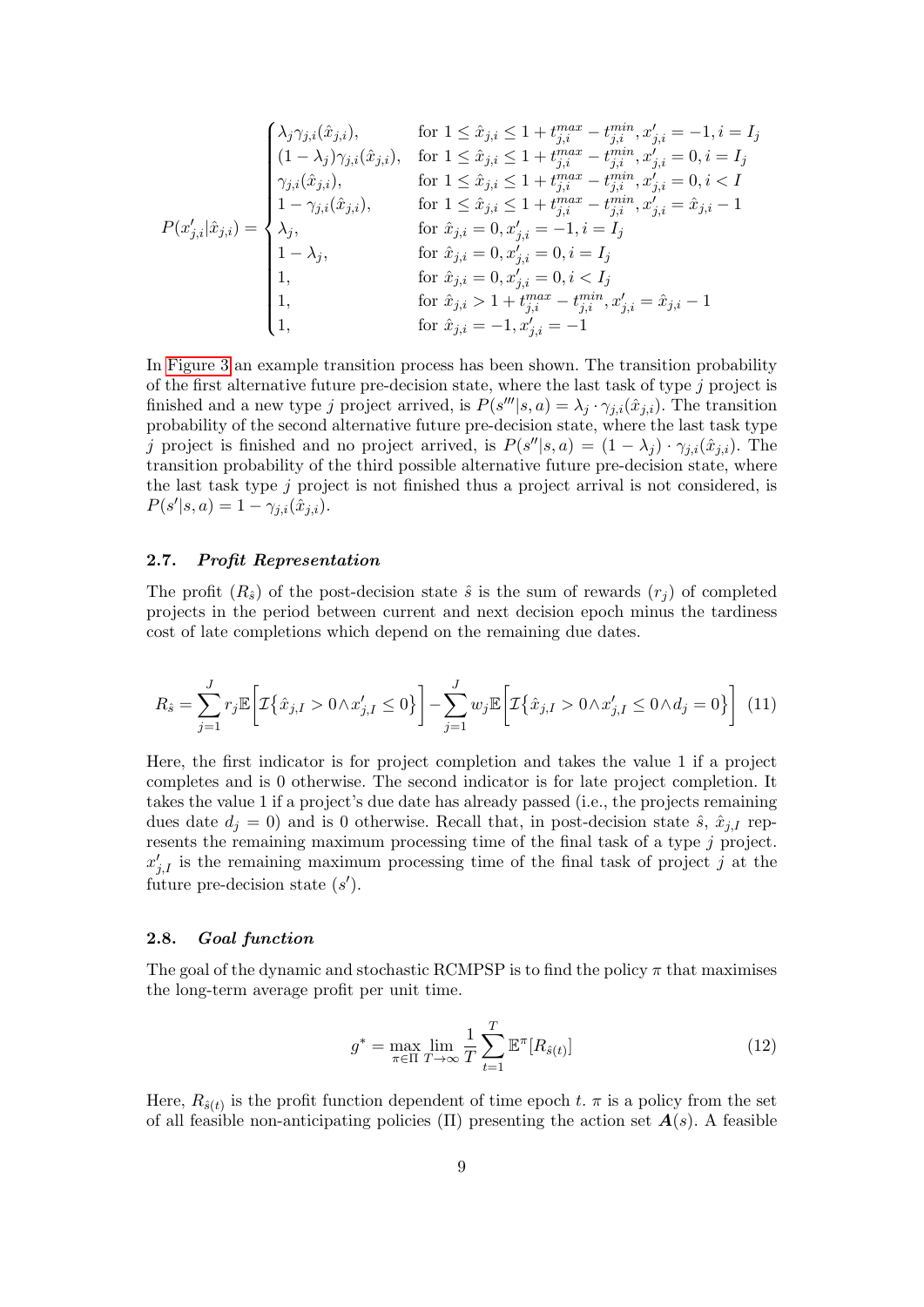policy is a sequence of action which considers both the resource limitation and project network.

### <span id="page-9-1"></span>2.9. Solution by Dynamic Programming

Dynamic Programming (DP) is a collection of algorithms which calculates optimal policies from the MDP model of the solution environment [\(Sutton and Barto 2018\)](#page-18-9). In this research we used Dynamic Programming Value Iteration. Value Iteration calculates a sequence of value functions [\(Tijms 1994\)](#page-18-10). The value function approximates the cumulative reward minus the tardiness cost. The per-period change in the value function approximates the maximum long-term average profit. The process steps of the algorithm are below;

For each state  $\forall s \in \mathcal{S}, V^{old}(s) = 0$ Do For each state  $\forall s \in \mathcal{S}$  $V(s) = \max_{a \in A} [R_{\hat{s}} + \sum_{s' \in S} p(s'|s, a)V^{old}(s')]$ End For  $W_{max} = \max_{s \in \mathcal{S}} [V(s) - V^{old}(s)]$  $W_{min} = \min_{s \in \mathcal{S}} [V(s) - V^{old}(s)]$  $\Delta = W_{max} - W_{min}$ Update for  $\forall s \in S, V^{old}(s) = V(s)$ While  $\Delta > \beta \times W_{min}$ 

Here, V represents the value function of a pre-decision state s.  $R_{\hat{s}}$  is profit function as explained in [subsection 2.7.](#page-8-0)  $p(s'|s, a)$  is the state transition probability. s' stands for the future pre-decision state of s.  $V^{old}(s')$  is the value of s' from next decision epoch.  $\beta$  is pre-specified tolerance number (0.000001).  $W_{min}$  and  $W_{max}$  are respectively minimum and maximum value changes between two iterations.  $\Delta$  is the difference between the minimum and the maximum value changes.  $\mathcal S$  is the state space which is defined at [subsection 2.3.](#page-4-1) These processes are repeated until the stopping criteria is met.

## <span id="page-9-0"></span>3. Results and Comparisons

We used two heuristic algorithms and one exact algorithm with reactive scheduling and one worst decision algorithm to compare their performance to optimal. A reactive scheduling method generates decisions within a deterministic approach without considering the future uncertainties (Pamay, Bülbül, and Ulusoy 2014). Then, it iteratively fixes its first schedule according to random changes and makes the schedules feasible again [\(Rostami, Creemers, and Leus 2018\)](#page-18-1). We used a genetic algorithm, an optimal reactive baseline algorithm and a priority rule algorithm; note that all three are based on the reactive scheduling method. Both the optimal DP and the worst decision algorithm are proactive scheduling methods.

#### 3.1. Genetic Algorithm

The GA is one of the search algorithms which searches for the global optimum on the solution space by improving the search samples at each iteration [\(Mori and Tseng](#page-18-11)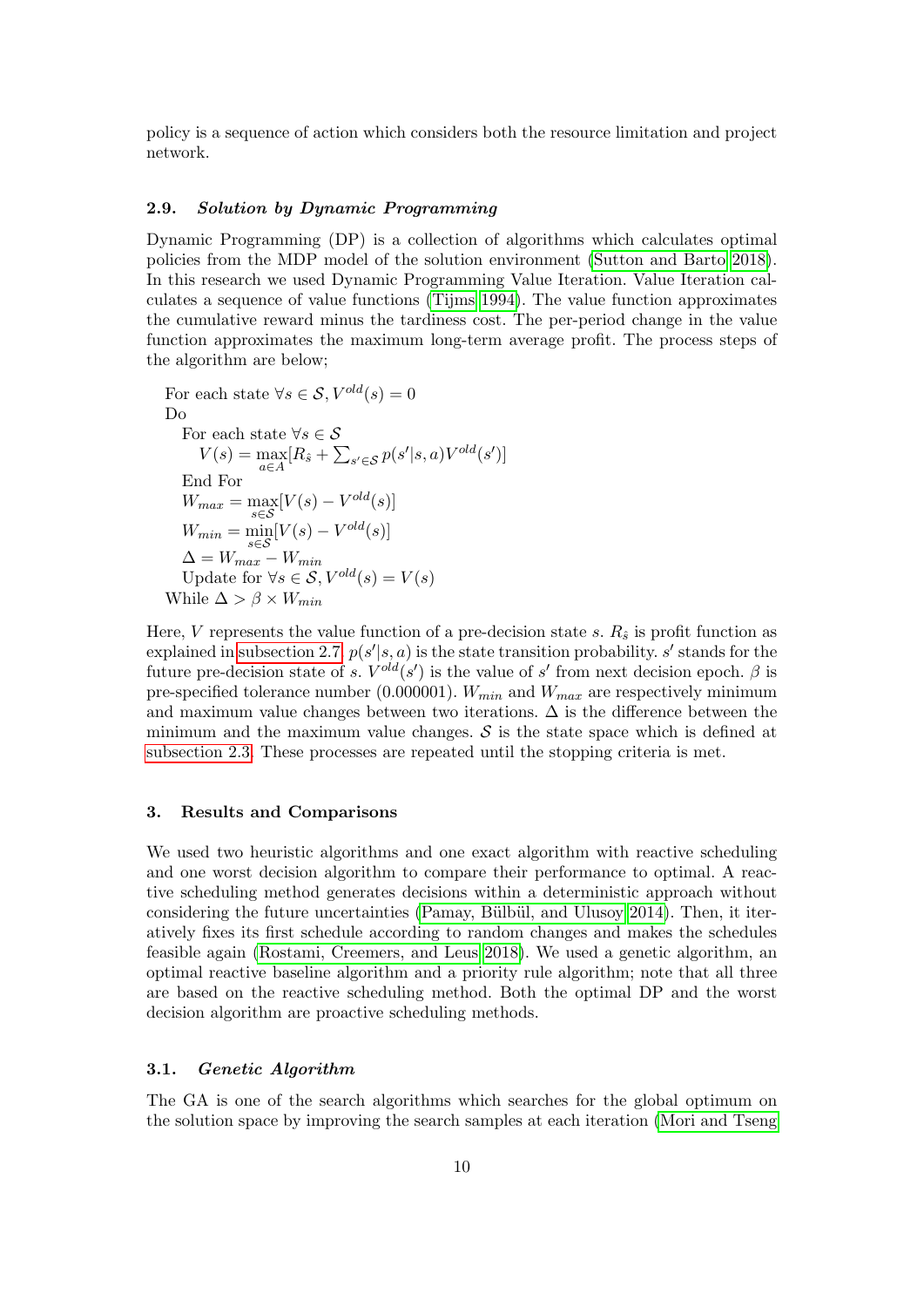[1997\)](#page-18-11). The GA uses bio-inspired operators (e.g. Elitist selection, Crossover and Mutation) to develop the population, which is a solution set, in each iteration. The GA is the most-used algorithm for project scheduling problems. However, the algorithm is not suitable for dynamic problems, and a reactive scheduling method is required to apply GA to a dynamic problem. The reactive scheduling method converts each state of the dynamic problem to a static problem, and solution methods generate a baseline schedule for each state. [Fliedner et al.](#page-17-10) [\(2012\)](#page-17-10) and [Capa and Kilic](#page-17-6) [\(2015\)](#page-17-6) proposed reactive scheduling methods based on GA for the dynamic and stochastic RCMPSP. Thus we included GA to our compared algorithms.

The goal of the genetic algorithm (GA) in this research is maximising the profit. The algorithm uses the total completion time as tiebreakers between schedules with equal rewards. If the tie continues, the model prioritises processing of lower project type numbers and lower task numbers. We adapted GA from Satic  $(2014)$ . For each predecision state, random numbers are assigned to unprocessed tasks, and this assignment is stored as an individual of the population. Individuals are created until the population number (here, one hundred) is reached. The random numbers represent task processing priorities and this method called as the random key representation. The random keys are converted to a schedule using the serial scheduling scheme as [Kolisch and Hartmann](#page-17-11) [\(1999\)](#page-17-11) described. Then the population is ordered according to their total profit and total completion time. So, the first member of the population represents the best schedule found with highest profit and shortest completion time while the last member represents the worst schedule.

The first population is iterated one hundred times using the genetic operators. The best ten percent of the population is transferred to the next population without any change, and the rest of the next population is created with the crossover operator. The crossover operator, firstly, selects two individuals from the previous population, then, copies some random keys from the first individual, after that, copies the rest from another individual, and finally, creates a new individual. The new individual is mutated with a fifty per cent probability before joining to the next population. The mutation operator randomly selects an unprocessed task and re-assigns its random number. When the new population reaches to one hundred individuals, the random keys are converted to schedules with the serial scheduling scheme. Then the population is ordered from the shortest total completion time to longest, and it is ordered again from the maximum total profit to the minimum. After the one-hundredth generation is created; the first schedule in the population (the best schedule) is selected as the baseline schedule. Then the baseline schedule is converted to action.

## 3.2. Optimal reactive baseline algorithm

The optimal reactive baseline algorithm (ORBA) converts each pre-decision state to a static RCMPSP with the reactive scheduling method and generates all possible schedules for the static RCMPSP. The profit and the total makespan of the schedules are calculated using the serial scheduling scheme. The schedule with highest profit is selected as the best schedule and converted to action. In case of more than one schedule with the highest profit, algorithm prioritizes the shortest total makespan between these schedules. If the tie continues, algorithm randomly selects one schedule. We included the ORBA to show the best possible result of the reactive scheduling method.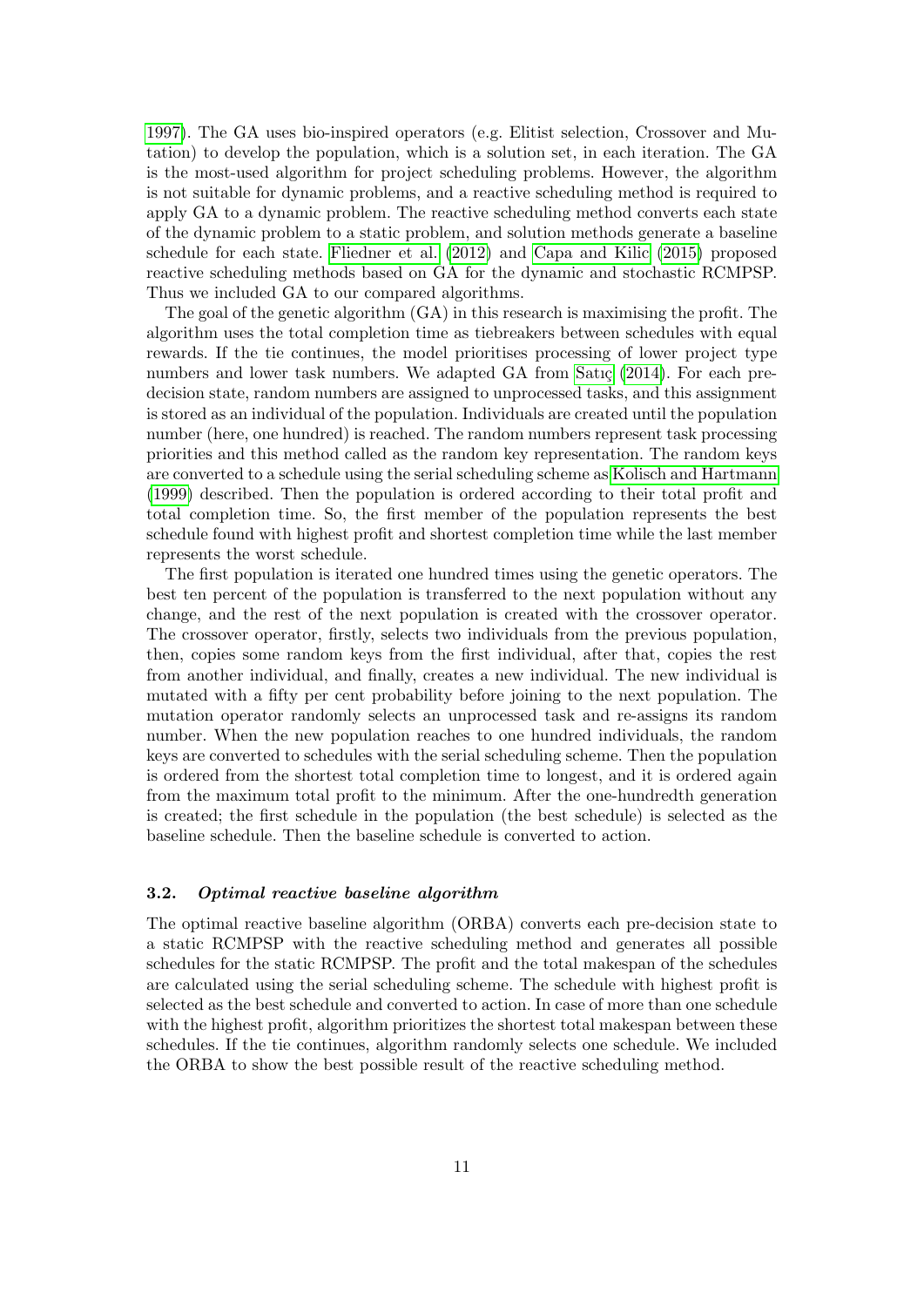# 3.3. Priority rule (Longest task first)

An alternative policy is created with a priority based heuristic algorithm. The algorithm uses a single-pass priority rule called the longest task first rule. Single-pass rules generate only one action for the given state. The rule based algorithm (RBA) prioritises the smallest numbered project type, if two tasks have the same duration, e.g., project type 1 is prioritised over type 2 or type 3. For each pre-decision state, the algorithm generates a baseline schedule using the priority rule and the serial scheduling scheme. Then, the baseline schedule is converted to an action. We included the RBA to show the performance of a simple heuristic algorithm.

#### 3.4. Worst decision algorithm

A mix of value iteration and priority rule methods are used as the worst decision algorithm (WDP) which seeks a policy  $(\pi')$  to get the minimum profit per unit time  $(g')$ . We used this method in our comparison to show the minimum profit of the worst non-idling policy.

$$
g' = \min_{\pi' \in \Pi'} \lim_{T \to \infty} \frac{1}{T} \sum_{t=1}^{T} \mathbb{E}^{\pi'}[R_{\hat{s}(t)}].
$$
\n(13)

Here,  $\pi'$  is a policy from the set of all feasible non-anticipating active policies  $(\Pi')$ which does not include the "do not active any task"  $(0)$  actions unless it is the only possible action in the action set  $(|A(s)| = 1)$ . Since the reward and tardiness costs are modelled to be received after project completions, a minimum profit algorithm without the priority rule  $(|A(s)| \neq 1 \Rightarrow 0 \notin \pi')$  delays project completions infinitely to halt rewards.

#### <span id="page-11-0"></span>4. Computational results

#### 4.1. Experimental setup

In this section, we will explore the limits of DP on the dynamic and stochastic RCMPSP, and compare its performance with the two heuristic reactive baseline scheduling algorithms, the optimal reactive baseline algorithm and the worst decision algorithm. The DP and the compared algorithms are coded in JuliaPro 1.0.1.1. All tests are performed on a desktop computer with Intel i5-6500T CPU with 2.50 GHZ clock speed and 32 GB of RAM.

We will use DRCMPSPs with deterministic task durations from [Satic, Jacko, and](#page-18-0) [Kirkbride](#page-18-0) [\(2019\)](#page-18-0) and generate their dynamic and stochastic RCMPSP equivalents with stochastic task duration by adding early and late completion options to these problems. For each project in the experiment, a project's tasks are performed in sequential numerical order, i.e., a project starts with task one which is a predecessor of task two which is a predecessor of task three. See [Figure 1.](#page-3-0)

The model uses the state space as defined in [subsection 2.3.](#page-4-1) The number of states grows exponentially with the number of tasks in a project, the number of project types, task durations and due dates, and the large state space becomes computationally intractable which is called "the curse of dimensionality" [\(Sutton and Barto 2018\)](#page-18-9). In our experiment, a state space for more than five project types with two tasks each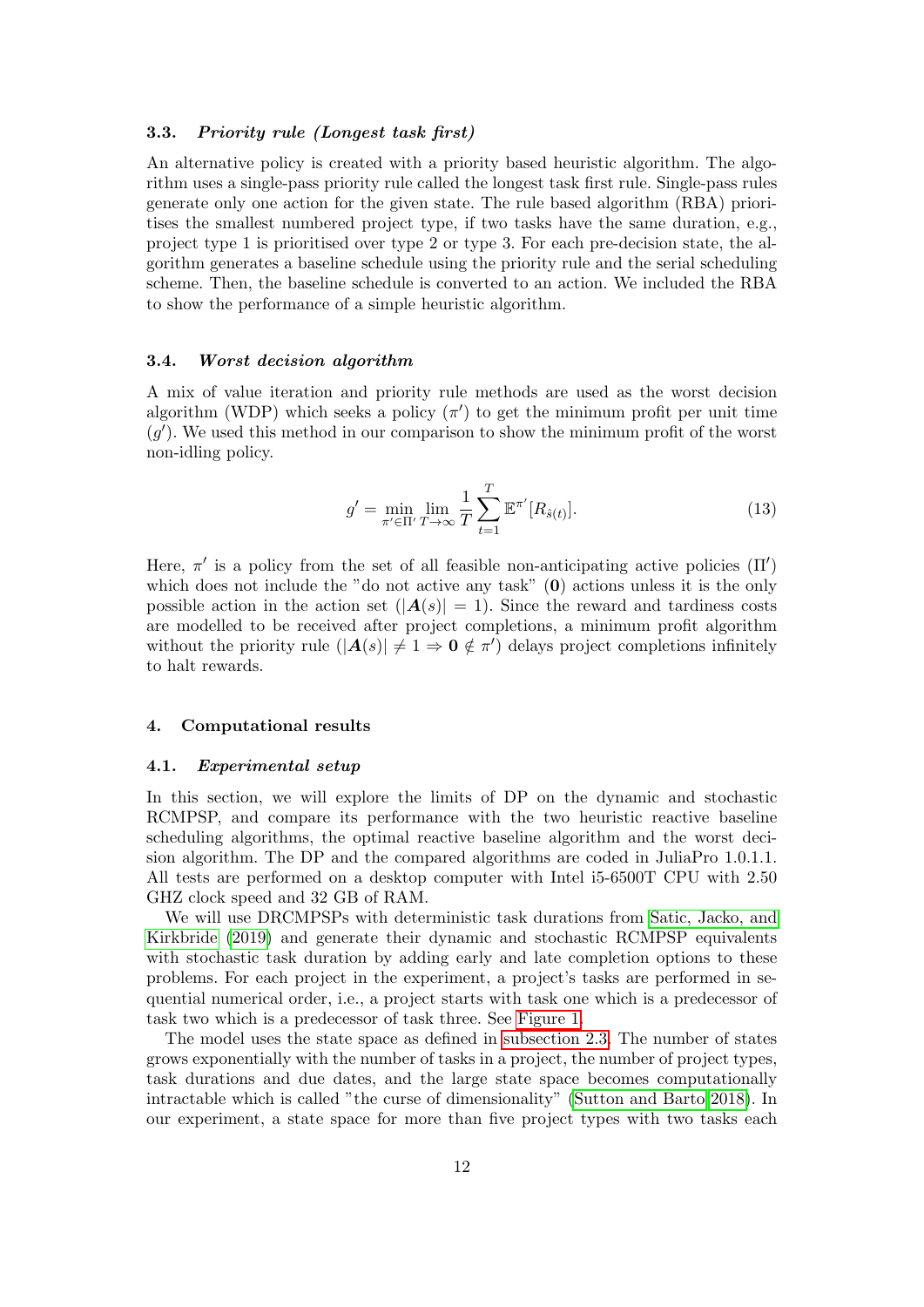<span id="page-12-0"></span>Table 3. 2 project types and 2 tasks problem.

|                       |                   |                               | 2 project types and 2 tasks problem |                        |                                     |                               |
|-----------------------|-------------------|-------------------------------|-------------------------------------|------------------------|-------------------------------------|-------------------------------|
| Project<br>type $(j)$ | Reward<br>$(r_i)$ | Tardiness<br>$\cos t$ $(w_i)$ | Due<br>date $(F_i)$                 | Task<br>$\text{no}(i)$ | Normal task<br>duration $(t_{i,i})$ | Resource<br>usage $(b_{i,i})$ |
|                       |                   |                               | 8                                   |                        |                                     |                               |
|                       |                   |                               |                                     | 2                      |                                     | ച                             |
| 2                     | 10                |                               | 5                                   |                        | З                                   |                               |
|                       |                   |                               |                                     | 2                      |                                     |                               |
|                       |                   |                               |                                     |                        |                                     | Resource capacity $= 3$       |

Table 4. 2 project types and 2 tasks problem, differences (percent lower) from optimal results of DP.

|                                               |                                          | 2 project and 2 task problem with deterministic task durations                 |                                       |                                     |                                     |                                    |                                  |                                     |                                     |                                     |
|-----------------------------------------------|------------------------------------------|--------------------------------------------------------------------------------|---------------------------------------|-------------------------------------|-------------------------------------|------------------------------------|----------------------------------|-------------------------------------|-------------------------------------|-------------------------------------|
| $\lambda_i$                                   | $1\%$                                    | 10%                                                                            | 20%                                   | 30%                                 | 40\%                                | 50%                                | 60%                              | 70%                                 | 80\%                                | 90%                                 |
| <b>ORBA</b><br>GА<br><b>RBA</b><br><b>WDP</b> | $0.008\%$<br>$0.7\%$<br>$2.1\%$<br>2.8%  | 0.5%<br>$6.5\%$<br>19.9%<br>25.6%                                              | $1.4\%$<br>11.7%<br>35.2%<br>43.8%    | $2.3\%$<br>15.4%<br>46.1\%<br>55.4% | 3.1%<br>18.1%<br>53.7%<br>62.7%     | $4.0\%$<br>20.0%<br>59.3%<br>67.3% | 4.9%<br>21.2%<br>63.7%<br>70.2%  | $6.0\%$<br>21.4%<br>67.3%<br>72.1\% | 7.1%<br>20.4%<br>70.4%<br>73.5%     | 8.3%<br>17.0%<br>72.7%<br>75.5%     |
|                                               |                                          | 2 project and 2 task problem with uniform stochastic task durations (1E 1N 1L) |                                       |                                     |                                     |                                    |                                  |                                     |                                     |                                     |
| $\lambda_i$                                   | $1\%$                                    | 10%                                                                            | 20%                                   | 30%                                 | 40\%                                | 50%                                | 60%                              | 70%                                 | 80%                                 | 90%                                 |
| <b>ORBA</b><br>GA<br>RBA<br><b>WDP</b>        | $0.7\%$<br>$1.2\%$<br>$2.0\%$<br>$2.4\%$ | $4.9\%$<br>$9.3\%$<br>17.5%<br>21.0%                                           | $7.4\%$<br>15.0%<br>$30.1\%$<br>35.1% | $9.0\%$<br>18.5%<br>39.2%<br>44.5%  | $10.1\%$<br>20.6%<br>45.8%<br>50.8% | 10.9%<br>21.8%<br>50.6%<br>55.1%   | 11.5%<br>22.5%<br>54.3%<br>58.0% | 11.9%<br>22.8%<br>57.0%<br>61.0%    | 12.3%<br>22.9%<br>59.0%<br>$63.6\%$ | 12.5%<br>22.8%<br>$60.2\%$<br>65.9% |

becomes computationally intractable. We limited our problem sizes to four project types and two tasks.

The problems considered in our experiments vary by number of project types, number of tasks, resource usages, different reward-tardiness cost settings and lengths of due dates. We call the difference between a project's due date and the sum of its expected tasks durations as slack time. This value also varies for each project in the problems. The total resource capacity is taken  $B = 3$  for all problems.

The completion times of the deterministic task duration problem are the normal task completion times  $(t_{i,i})$  of the stochastic task duration problem. Further, we assume that a task can complete 1 period earlier  $(t_{j,i}^{min} = t_{j,i} - 1)$  or later  $(t_{j,i}^{max} = t_{j,i} + 1)$  than normal in the stochastic version. With completion probabilities uniformly distributed between  $[t_{j,i}^{min}, t_{j,i}^{max}]$  when  $t_{j,i} \geq 2$ ; and with  $\gamma_{j,i}(2) = 1/3$ ,  $\gamma_{j,i}(1) = 2/3$  when  $t_{j,i} = 1$ .

We test each problem and its versions consecutively from 1% to 90% project arrival probabilities, increment by 10%. 0% and 100% arrival probabilities are not used in this comparison, because  $0\%$  arrival probability makes the problem static and  $100\%$ arrival probability causes a non-ergodic MDP, e.g., the empty state where no project has arrived cannot be reachable again from any states. For deterministic task durations and 100% arrival probability, the system can never be empty and results in a cycle. Thus the stopping criteria ( $\Delta > \beta \times W_{min}$ ) of the value iteration [\(subsection 2.9\)](#page-9-1) can no be reachable, the  $W_{min}$  value remains as zero, and the  $W_{max}$  value does not change after the best policy is found.

### 4.1.1. 2 project types and 2 tasks problem

The two project types and two tasks problem (see [Table 3\)](#page-12-0) is the smallest problem in our test sample with 1424 states. Since project type two has a higher completion reward and higher tardiness cost with a smaller slack time. The project type two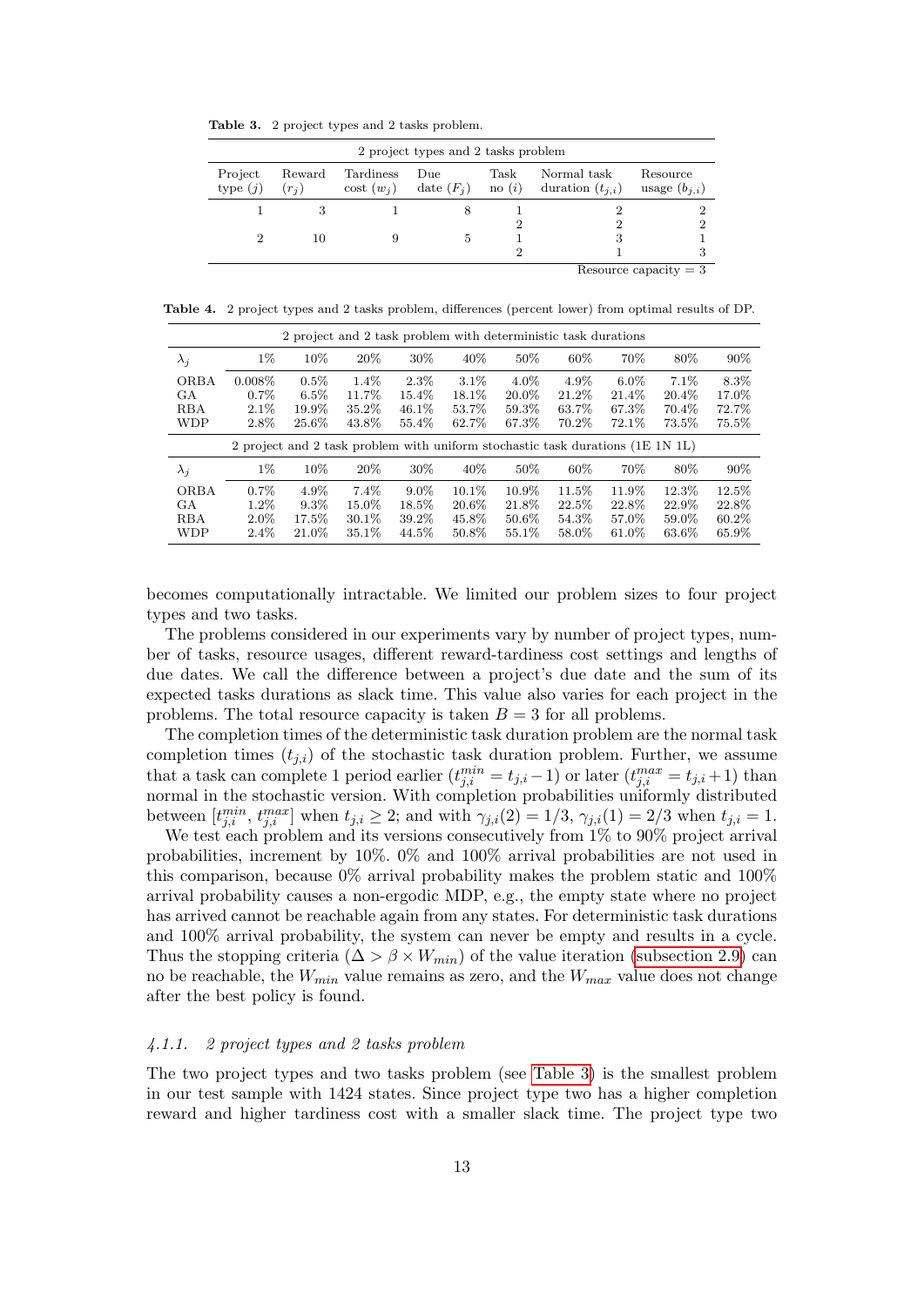<span id="page-13-0"></span>Table 5. 2 project types and 3 tasks problem.

|                       |                   |                               | 2 project types and 3 tasks problem |                         |                                     |                               |
|-----------------------|-------------------|-------------------------------|-------------------------------------|-------------------------|-------------------------------------|-------------------------------|
| Project<br>type $(j)$ | Reward<br>$(r_i)$ | Tardiness<br>$\cos t$ $(w_i)$ | Due<br>date $(F_i)$                 | Task<br>$\neq$ no $(i)$ | Normal task<br>duration $(t_{i,i})$ | Resource<br>usage $(b_{j,i})$ |
|                       | 12                | 8                             | 10                                  |                         |                                     |                               |
|                       |                   |                               |                                     | 2                       | 2                                   | 2                             |
|                       |                   |                               |                                     | 3                       | 5                                   |                               |
|                       | 6                 | 5                             | 15                                  |                         |                                     |                               |
|                       |                   |                               |                                     | 2                       | 3                                   | 2                             |
|                       |                   |                               |                                     | 3                       |                                     |                               |
|                       |                   |                               |                                     |                         |                                     | Resource capacity $=$ 3       |

Table 6. 2 project types and 3 tasks problem, differences (percent lower) from optimal results of DP.

|             |                                                                                |         |         | 2 project and 3 task problem with deterministic task durations |         |          |       |         |          |          |
|-------------|--------------------------------------------------------------------------------|---------|---------|----------------------------------------------------------------|---------|----------|-------|---------|----------|----------|
| $\lambda_i$ | $1\%$                                                                          | 10%     | 20%     | 30%                                                            | 40\%    | 50%      | 60%   | 70%     | 80%      | 90%      |
| <b>ORBA</b> | $0.003\%$                                                                      | $0.2\%$ | $0.4\%$ | $0.6\%$                                                        | $0.8\%$ | $1.0\%$  | 1.1\% | 1.1\%   | 1.1\%    | $0.8\%$  |
| GA.         | $0.003\%$                                                                      | $0.2\%$ | $0.4\%$ | $0.6\%$                                                        | $0.8\%$ | $1.0\%$  | 1.1\% | 1.1\%   | $1.1\%$  | $0.8\%$  |
| <b>RBA</b>  | $0.4\%$                                                                        | $3.0\%$ | 5.0%    | 7.1%                                                           | $9.7\%$ | 13.2\%   | 17.6% | 23.2\%  | 30.6%    | $40.6\%$ |
| <b>WDP</b>  | $0.9\%$                                                                        | 8.1%    | 13.6%   | 18.2%                                                          | 23.8%   | $30.0\%$ | 36.2% | 42.3%   | 48.2%    | 53.6%    |
|             | 2 project and 3 task problem with uniform stochastic task durations (1E 1N 1L) |         |         |                                                                |         |          |       |         |          |          |
| $\lambda_i$ | $1\%$                                                                          | 10%     | 20%     | 30%                                                            | 40\%    | 50%      | 60%   | 70%     | 80%      | 90%      |
| <b>ORBA</b> | $0.2\%$                                                                        | 1.0%    | $1.5\%$ | 1.9%                                                           | $2.2\%$ | $2.6\%$  | 2.9%  | 3.1%    | $3.3\%$  | 3.5%     |
| GA          | $0.2\%$                                                                        | $1.0\%$ | $1.5\%$ | 1.9%                                                           | $2.2\%$ | $2.6\%$  | 2.9%  | 3.1%    | $3.3\%$  | 3.5%     |
| <b>RBA</b>  | $0.5\%$                                                                        | $3.0\%$ | $4.6\%$ | 5.8%                                                           | $6.9\%$ | 7.9%     | 8.8%  | $9.6\%$ | $10.3\%$ | 10.9%    |
| <b>WDP</b>  | $1.6\%$                                                                        | 11.5%   | 17.0%   | 20.3%                                                          | 22.6%   | 24.6%    | 26.3% | 27.7%   | 28.9%    | 29.9%    |

contributes larger reward opportunities, however, its late completion is less rewarding compared to the late completion of the project type one. Resource usage of both types of projects allow parallel processing of any task of project type one with the first task of project type two. Thus, the processing decision of the second task of the project type two or any tasks of the project type one, is a bottleneck for this problem.

The minimum difference with optimum is seen at the 1% arrival probability for both version of the problem. The maximum difference is seen at 70% arrival probability for deterministic task durations and 80% arrival probability for stochastic task durations.

# 4.1.2. 2 project types and 3 tasks problem

The two project types and three tasks problem (see [Table 5\)](#page-13-0) has 16612 states. Most of the task combination can be processed together, except for second tasks. The project type one is as twice as much profitable. However the slack time of project type one is shorter so its due date may easily be exceeded which leads to pay a tardiness cost.

The GA's results are equal to optimal reactive baseline algorithm's results and both algorithm very close to the optimum at this problem for all arrival probabilities and task duration variations. The RBA's results are less good as its performance deteriorates with higher arrival probabilities.

# 4.1.3. 3 project types and 2 tasks problem

Three project types and two tasks problem (see [Table 7\)](#page-14-0) has 212568 states. Three types of project can not be processed together and this leads to paying tardiness cost at least for one type of project. A maximum of two project types can be processed at the same time and only project type one can be processed with others. Project type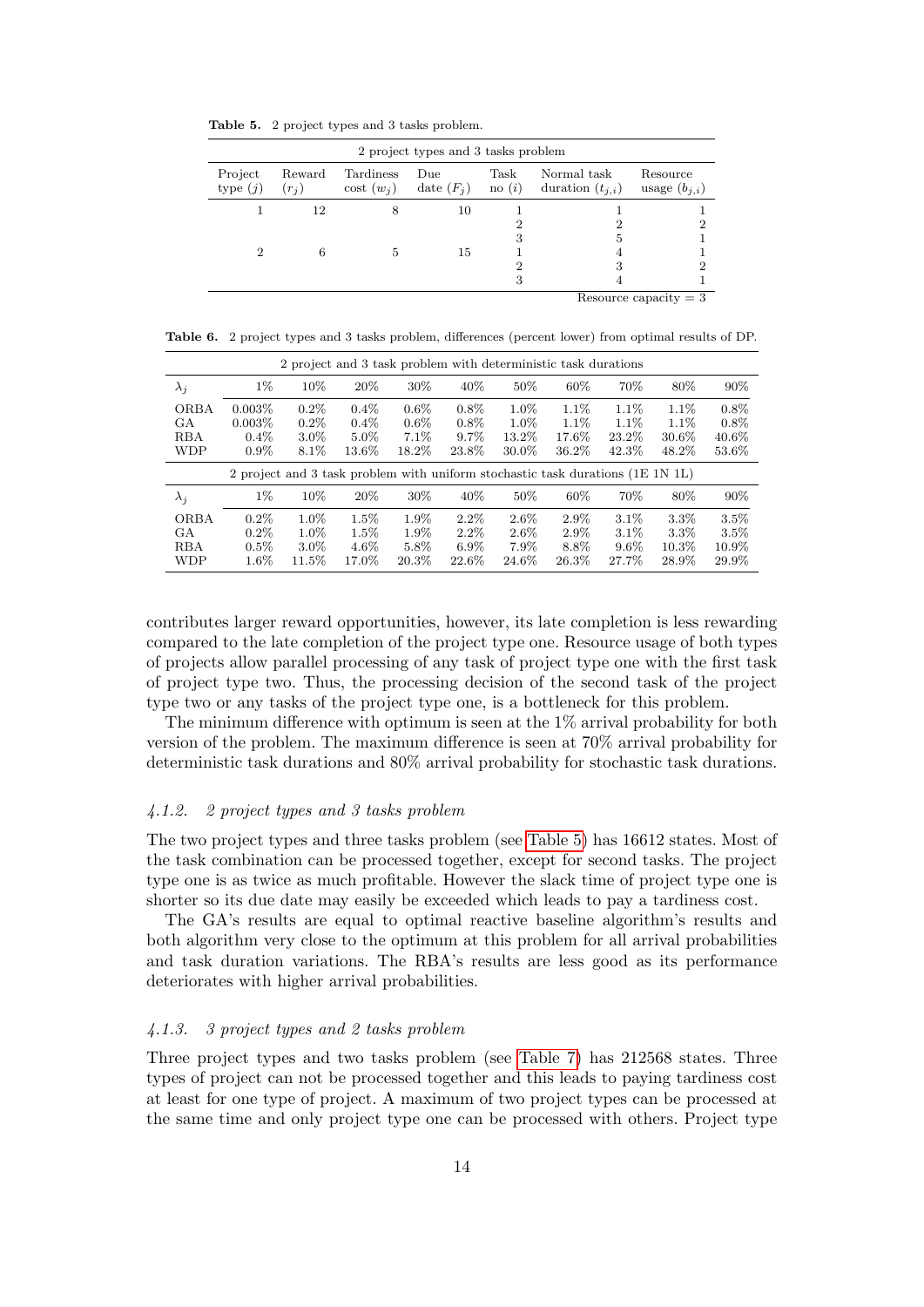<span id="page-14-0"></span>Table 7. 3 project types and 2 tasks problem.

|                       |                   |                               | 3 project types and 2 tasks problem |                         |                                     |                               |
|-----------------------|-------------------|-------------------------------|-------------------------------------|-------------------------|-------------------------------------|-------------------------------|
| Project<br>type $(j)$ | Reward<br>$(r_i)$ | Tardiness<br>$\cos t$ $(w_i)$ | Due<br>date $(F_i)$                 | Task<br>$\neq$ no $(i)$ | Normal task<br>duration $(t_{i,i})$ | Resource<br>usage $(b_{j,i})$ |
|                       | 8                 | 5                             | 10                                  |                         | 5                                   |                               |
|                       |                   |                               |                                     | 2                       | 2                                   |                               |
| 2                     | 5                 | 3                             | 8                                   |                         |                                     | 2                             |
|                       |                   |                               |                                     | 2                       | З                                   |                               |
| 3                     | 20                | 19                            | 10                                  |                         | 2                                   | 3                             |
|                       |                   |                               |                                     | 2                       |                                     | 2                             |
|                       |                   |                               |                                     |                         |                                     | Resource capacity $=$ 3       |

<span id="page-14-1"></span>Table 8. 3 project types and 2 tasks problem, differences (percent lower) from optimal results of DP.

|             |          |         |          | 3 project and 2 task problem with deterministic task durations                 |        |       |       |        |        |        |
|-------------|----------|---------|----------|--------------------------------------------------------------------------------|--------|-------|-------|--------|--------|--------|
| $\lambda_i$ | $1\%$    | 10%     | 20%      | 30%                                                                            | 40\%   | 50%   | 60%   | 70%    | 80%    | $90\%$ |
| <b>ORBA</b> | $0.02\%$ | 1.7%    | $6.1\%$  | 12.6%                                                                          | 20.0%  | 26.5% | 31.0% | 34.1%  | 36.3%  | 37.6%  |
| GА          | $0.1\%$  | 4.9%    | 13.0%    | 22.0%                                                                          | 31.1\% | 39.1% | 45.6% | 51.6%  | 58.1\% | 67.2%  |
| <b>RBA</b>  | $1.5\%$  | 15.3%   | $25.1\%$ | 30.1%                                                                          | 32.3%  | 32.6% | 31.1% | 28.2%  | 23.5%  | 15.4%  |
| <b>WDP</b>  | $4.1\%$  | 34.3%   | 49.9%    | 59.0%                                                                          | 66.4%  | 72.6% | 77.1% | 80.2%  | 82.2%  | 83.3%  |
|             |          |         |          |                                                                                |        |       |       |        |        |        |
|             |          |         |          | 3 project and 2 task problem with uniform stochastic task durations (1E 1N 1L) |        |       |       |        |        |        |
| $\lambda_i$ | $1\%$    | 10%     | 20%      | 30%                                                                            | 40%    | 50%   | 60%   | 70%    | 80%    | $90\%$ |
| <b>ORBA</b> | $0.3\%$  | $4.2\%$ | 8.6%     | 13.2%                                                                          | 18.0%  | 21.6% | 24.4% | 26.5%  | 28.2%  | 29.5%  |
| GА          | $0.6\%$  | $6.7\%$ | 12.8%    | 19.1\%                                                                         | 25.3%  | 30.3% | 33.9% | 36.4%  | 38.0%  | 38.9%  |
| <b>RBA</b>  | $1.3\%$  | 13.2%   | 20.4\%   | 23.4\%                                                                         | 24.8%  | 24.8% | 24.2% | 23.2\% | 22.1\% | 21.0%  |

three has the largest reward and highest tardiness cost.

As it can be seen from [Table 8,](#page-14-1) the algorithms diverge from the optimum rapidly as arrival probability increases. The GA produced the closest to optimal and to optimal reactive scheduling results at 1% to 30% percent arrival probabilities. After that the RBA generates better results than the GA. The RBA processes type one and type two projects together and delays the processing of type three. Only in this problem, the RBA has produced better results than the GA.

# 4.1.4. 4 project types and 2 tasks problem

The four project types and two tasks problem (see [Table 9\)](#page-15-1) is the largest problem in our experiments with 1509132 states. All project types have the same resource usage and sum of task durations. A first task of any project type can be processed with up to two first tasks or one second task of other project types, however, a second task can only be processed with a task one of another project type. The slack times of project one and two are negative, project three's slack times is zero and project four's slack time is one. This implies that most of the projects will be completed later than their planned due date and the tardiness payment will be inevitable.

According to results which is shown in [Table 10,](#page-15-2) the GA's results are close to optimal reactive scheduling results. Best results of the alternative algorithms are seen at 1% arrival probability and the worst results are seen at 90% arrival probability.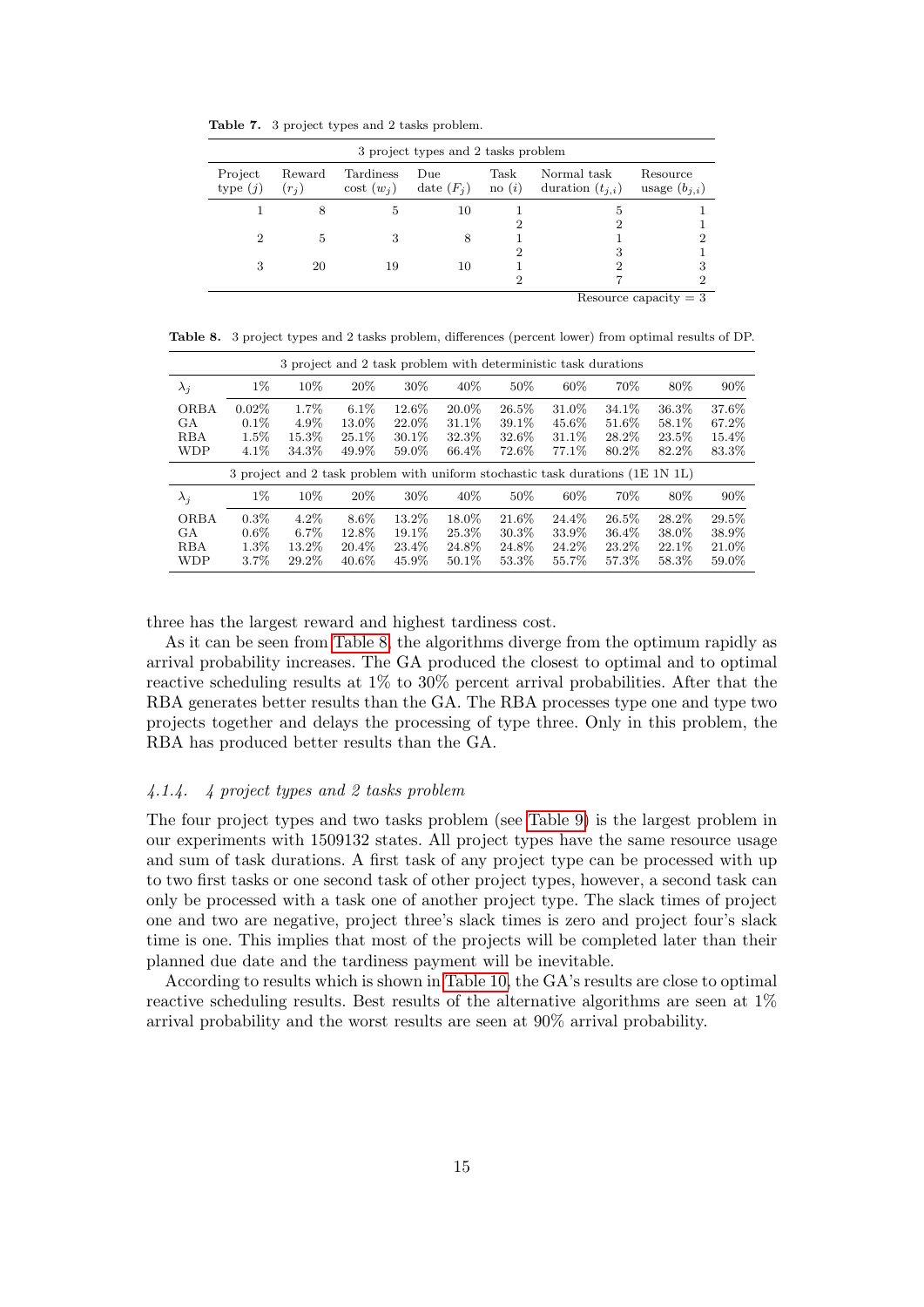<span id="page-15-1"></span>Table 9. 4 project types and 2 tasks problem.

|                       |                   |                          | 4 project and 2 task problem |                        |                                     |                               |
|-----------------------|-------------------|--------------------------|------------------------------|------------------------|-------------------------------------|-------------------------------|
| Project<br>type $(j)$ | Reward<br>$(r_j)$ | Tardiness<br>$\cot(w_i)$ | Due<br>date $(F_i)$          | Task<br>$\text{no}(i)$ | Normal task<br>duration $(t_{i,i})$ | Resource<br>usage $(b_{j,i})$ |
|                       | 18                | 3                        |                              |                        | 5                                   |                               |
|                       |                   |                          |                              |                        |                                     |                               |
| $\overline{2}$        | 27                |                          | 5                            |                        |                                     | 2                             |
|                       |                   |                          |                              | 2                      |                                     |                               |
| 3                     | 18                | 5                        | 6                            |                        | 3                                   | 2                             |
|                       |                   |                          |                              | 2                      | 3                                   |                               |
|                       | 18                | 6                        |                              |                        | 2                                   | 9                             |
|                       |                   |                          |                              | 2                      |                                     |                               |
|                       |                   |                          |                              |                        |                                     | Resource capacity $=$ 3       |

<span id="page-15-2"></span>Table 10. 4 project types and 2 tasks problem, differences (percent lower) from optimal results of DP.

|                                               |                                               | 4 project and 2 task problem with deterministic task durations                 |                                   |                                |                                         |                                   |                                      |                                  |                                  |                                             |
|-----------------------------------------------|-----------------------------------------------|--------------------------------------------------------------------------------|-----------------------------------|--------------------------------|-----------------------------------------|-----------------------------------|--------------------------------------|----------------------------------|----------------------------------|---------------------------------------------|
| $\lambda_i$                                   | $1\%$                                         | 10%                                                                            | 20\%                              | 30%                            | 40\%                                    | 50%                               | 60%                                  | 70%                              | 80\%                             | $90\%$                                      |
| <b>ORBA</b><br>GА<br><b>RBA</b><br><b>WDP</b> | $0.0003\%$<br>$0.020\%$<br>$0.4\%$<br>$1.4\%$ | $0.2\%$<br>$1.2\%$<br>$6.6\%$<br>21.3%                                         | 1.0%<br>$2.9\%$<br>14.6%<br>37.8% | 3.2%<br>5.8%<br>21.4%<br>46.2% | $4.4\%$<br>$6.9\%$<br>$25.1\%$<br>50.5% | 4.7%<br>$6.8\%$<br>26.8%<br>52.8% | $6.4\%$<br>$8.0\%$<br>28.7%<br>54.8% | 10.0%<br>11.5%<br>31.4%<br>57.3% | 13.8%<br>15.4%<br>33.9%<br>59.4% | 17.8%<br>19.0%<br>36.1%<br>61.5% $^{\rm a}$ |
|                                               |                                               |                                                                                |                                   |                                |                                         |                                   |                                      |                                  |                                  |                                             |
|                                               |                                               | 4 project and 2 task problem with uniform stochastic task durations (1E 1N 1L) |                                   |                                |                                         |                                   |                                      |                                  |                                  |                                             |
| $\lambda_i$                                   | $1\%$                                         | 10%                                                                            | 20\%                              | 30%                            | 40\%                                    | 50%                               | 60%                                  | 70\%                             | 80%                              | $90\%$                                      |

<sup>a</sup> approximate

# <span id="page-15-0"></span>4.2. Discussion

The results shown in [section 4](#page-11-0) illustrate that none of alternative algorithms produces the optimum results as the DP. However, the ORBA and GA produce almost optimal solutions in 1% arrival probability and close to optimal solutions with the other low arrival probabilities. The ORBA's results were from 0.0003% to 37.6% worse than the optimum results, and they always deteriorate from optimal as the arrival probability increases.

The GA's results are generally closer to optimal reactive scheduling results compared to RBA for the majority of the considered problems and their task duration variations. The GA's results were from 0.003% to 67.2% lower than the optimum results. For the 2 project types and 3 task problem, GA'results are equal to optimal reactive scheduling results. In two of the problems; the results with the deterministic task durations were closer to optimum, while in the other two, it was vice versa.

The RBA's results are between the GA and the WDP for most of the test problem. The RBA's results were from 0.3% to 72.7% lower than the optimum results. In three project types with two tasks problem, the RBA produced better results than the GA at higher arrival probabilities. However, in most of the cases, its results were closer to the WDP than the optimum since the RBA might prioritise the less rewarding project types over others. Thus, it can be said that using a single priority rule usually does not produce good results unless the given priority rule is designed well for problem features.

Since the GA, the ORBA and the RBA are reactive baseline scheduling algorithms,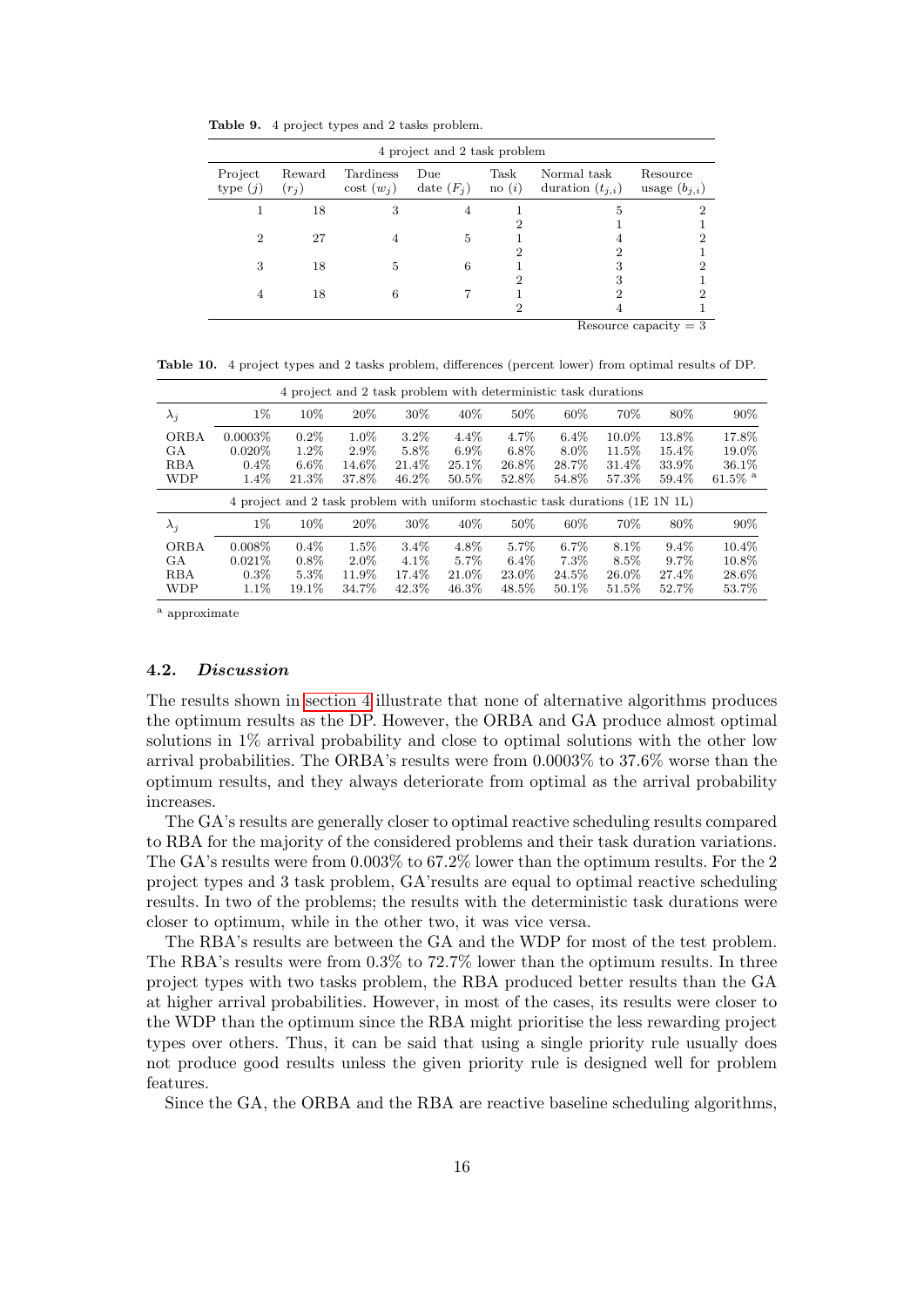they generate their decisions without considering the future uncertainties such as early or late task completion or new project arrivals. Thus we may accept that the result of a reactive baseline scheduling algorithm deteriorates compared to the optimum as problem deviates from the static assumption i.e. no project arrivals. However, some anomalies were observed for very high arrival probabilities. These anomalies occur since the tardiness cost is only paid once when a project is completed. In the current model, high arrival probabilities lead to postponing some project types infinitely. Thus, they stay in the system without causing a tardiness cost while the other project types continue processing without causing much tardiness cost.

# <span id="page-16-0"></span>5. Conclusion

Paper summary. In this paper, we studied the resource-constrained multi-project scheduling problem with uncertain project arrivals and uncertain task duration. We modelled the problem as an infinite-horizon discrete-time MDP. We inspected both the cases where the task durations are deterministic or stochastic. We used the uniform distribution for the stochastic task durations.

We used DP value iteration to maximise the long-term average profit per unit time. We tested the limits of the DP on the dynamic and stochastic RCMPSP and generated four test problems with both deterministic and stochastic task duration variations. Our approach generates the optimum policies for the dynamic and stochastic RCMPSP and contributes to literature by extending the work of [Melchiors et al.](#page-18-7) [\(2018\)](#page-18-7) which only considered single-task projects. We used two heuristic and one exact reactive baseline scheduling methods and a worst-decision DP on the same problems and compared their results with exact results of the DP. We used GA and RBA as heuristic and ORBA as exact reactive baseline scheduling methods.

According to our findings, a reactive baseline scheduling method with a GA produced closer to optimal results with and without considering arrivals than the priority rule heuristic for the most of the test problem with different arrival probabilities and deterministic or stochastic task durations options. The GA produced the optimal reactive scheduling results for one problem but not for the others even though the setting for GA were the same. The RBA generally produced results between the GA and the WDP. Since reactive baseline scheduling does not consider the random changes before they occurred, the GA's, ORBA's and the RBA's results are closer to optimal at low arrival probabilities and diverge from optimum at high arrival probabilities. The GA's and the RBA's results are closer to optimal at deterministic task durations than the stochastic task durations. However, a few exceptions have been observed.

Managerial insights. This study provides a performance comparison of the methods and give insights to project managers for determination of the solution method in highly dynamic and stochastic environments. We have seen that DP suffers from the curse of dimensionality even for the small size problems and reactive baseline scheduling methods do not produce close to optimum results at the high arrival probabilities or stochastic task durations. We suggest using DP for small problems and the reactive baseline scheduling methods such as GA for the environments with low uncertainties. We don't recommend using GA or other reactive baseline scheduling methods in highly uncertain environments since our test results showed that GA may generate up to 67.2% less average profit per unit time compared to optimal in these environments. We suggest considering other methods for larger and more complex problems with high or moderate uncertainties.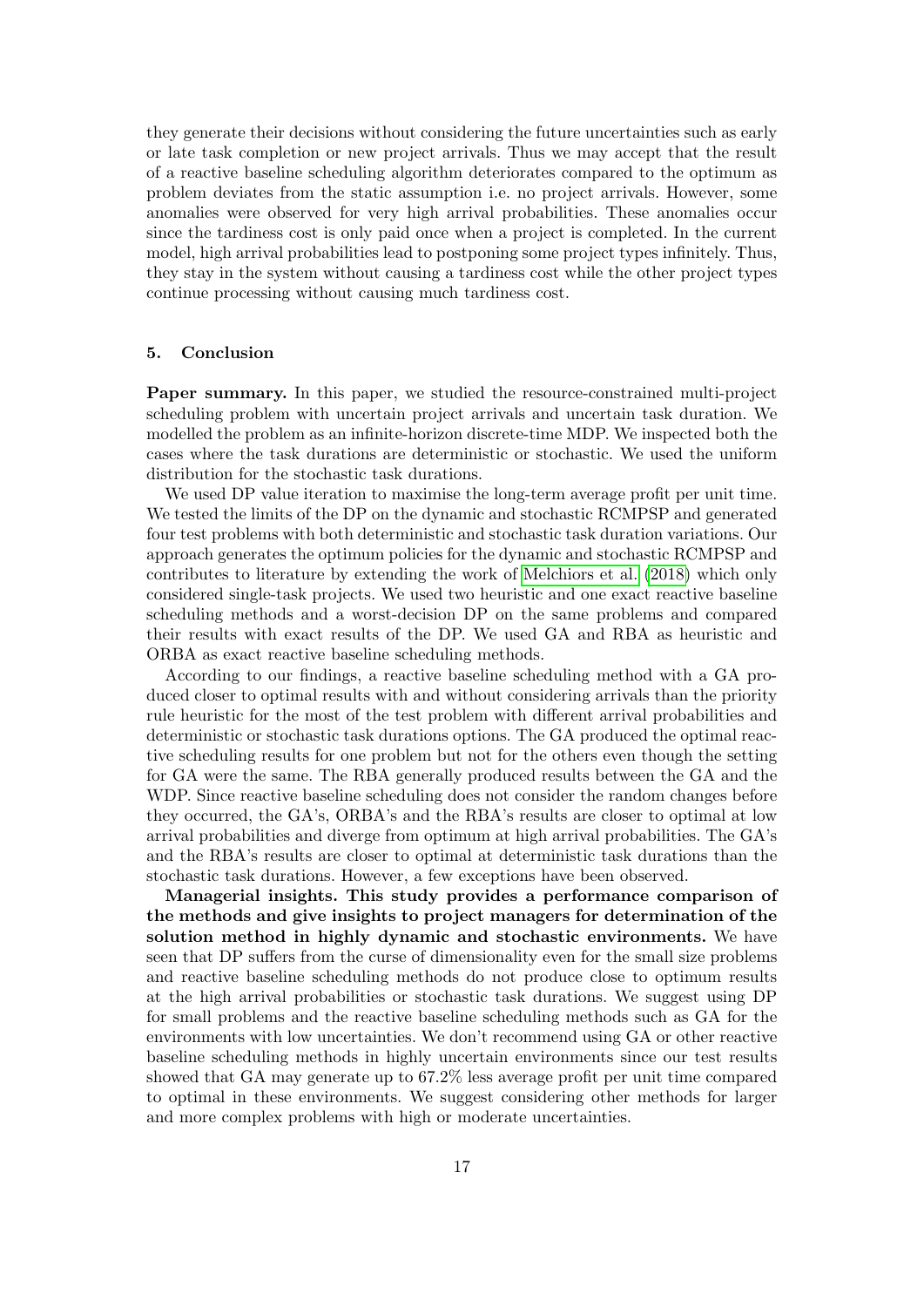Future research direction. Our work showed that for environments which change frequently, the most popular method GA and other reactive scheduling methods perform poorly, and alternative solution methods should be considered. Future work might seek other solution methods and compare their performances in these environments. An ADP algorithm with a well-designed and tuned approximation model is a modern example of alternative solution methods. See, for example, [Melchiors](#page-18-6) [\(2015\)](#page-18-6), [Choi,](#page-17-9) [Realff, and Lee](#page-17-9) [\(2007\)](#page-17-9), [Parizi, Gocgun, and Ghate](#page-18-5) [\(2017\)](#page-18-5), which are to the best of our knowledge the only attempts in this direction for similar problems. An extension would be to develop an approximate model and/or approximate solution approach which would not suffer from the curse of dimensionality while also considering both the uncertainties of new project arrivals and task durations as considered here. Other important future research topics are to consider additional uncertainties such as stochastic resource availability or multiple modes of task processing.

# References

- <span id="page-17-7"></span>Adler, Paul Simon, Avi Mandelbaum, Viên Nguyen, and Elizabeth Schwerer. 1995. "From Project to Process Management: An Empirically-based Framework for Analyzing Product Development Time." Management Science 41 (3): 458–484.
- <span id="page-17-0"></span>APM. 2018. "The State of Project Management Annual Survey 2018." Accessed 2018-11-12. [http://www.wellingtone.co.uk/wp-content/uploads/2018/05/](http://www.wellingtone.co.uk/wp-content/uploads/2018/05/The-State-of-Project-Management-Survey-2018-FINAL.pdf) [The-State-of-Project-Management-Survey-2018-FINAL.pdf](http://www.wellingtone.co.uk/wp-content/uploads/2018/05/The-State-of-Project-Management-Survey-2018-FINAL.pdf).
- <span id="page-17-2"></span>Browning, Tyson R., and Ali A. Yassine. 2010. "Resource-Constrained Multi-project Scheduling: Priority Rule Performance Revisited." International Journal of Production Economics 126 (2): 212–228.
- <span id="page-17-6"></span>Capa, Canan, and Kemal Kilic. 2015. "Proactive Project Scheduling with a Bi-Objective Genetic Algorithm in an R&D Department." In 2015 International Conference on Industrial Engineering and Operations Management (IEOM), Vol. 1, 1–6.
- <span id="page-17-9"></span>Choi, Jaein, Matthew J Realff, and Jay Hyung Lee. 2007. "A Q-learning-based Method Applied to Stochastic Resource Constrained Project Scheduling with New Project Arrivals." International Journal of Robust and Nonlinear Control 17 (13): 1214–1231.
- <span id="page-17-8"></span>Cohen, Izack, Boaz Golany, and Avraham Shtub. 2005. "Managing Stochastic, Finite Capacity, Multi-Project Systems through the Cross-Entropy Methodology." Annals of Operations Research 134 (1): 183–199.
- <span id="page-17-10"></span>Fliedner, Thomas, Walter Gutjahr, Rainer Kolisch, and Philipp Melchiors. 2012. "Solving the Dynamic Stochastic Resource-Constrained Multi-Project Scheduling Problem with SRCPSP-methods." In Proceedings of the 13th International Conference on Project Management and Scheduling, Leuven, 148–151.
- <span id="page-17-1"></span>Gonçalves, José Fernando, Jorge JM Mendes, and Mauricio GC Resende. 2008. "A Genetic Algorithm for the Resource Constrained Multi-Project Scheduling Problem." European Journal of Operational Research 189 (3): 1171–1190.
- <span id="page-17-5"></span>Herbots, Jade, Willy Herroelen, and Roel Leus. 2007. "Dynamic Order Acceptance and Capacity Planning on a Single Bottleneck Resource." Naval Research Logistics (NRL) 54 (8): 874–889.
- <span id="page-17-4"></span>Karam, Ahmed, and Sanja Lazarova-Molnar. 2013. "Recent Trends in Solving the Deterministic Resource Constrained Project Scheduling Problem." In 9th International Conference on Innovations in Information Technology (IIT), 03, 124–129.
- <span id="page-17-11"></span>Kolisch, Rainer, and Sönke Hartmann. 1999. Heuristic Algorithms for the Resource-Constrained Project Scheduling Problem: Classification and Computational Analysis, 147– 178. Springer US.
- <span id="page-17-3"></span>Li, Hongbo, Xianchao Zhang, Jinshuai Sun, and Xuebing Dong. 2020. "Dynamic resource